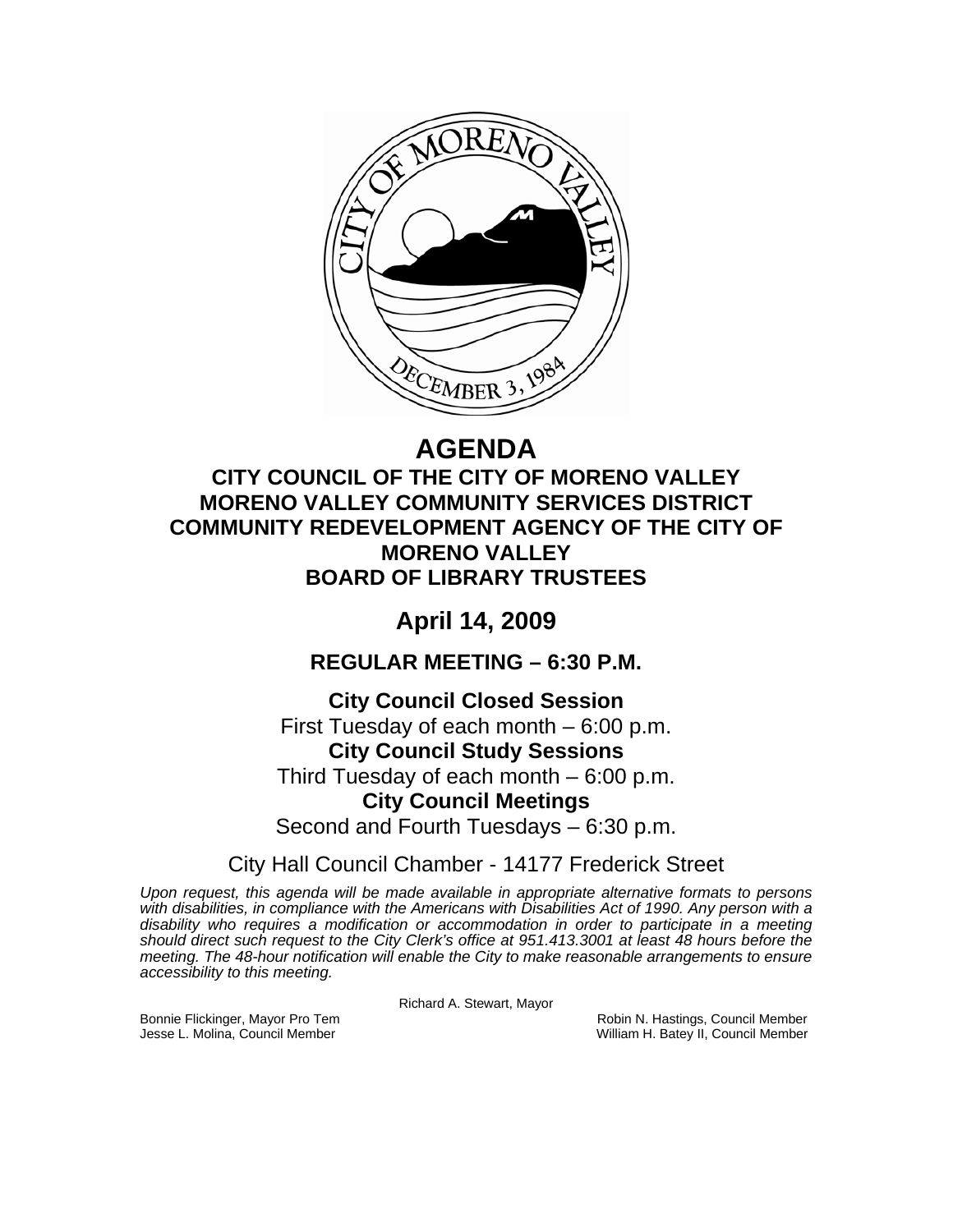### **AGENDA JOINT MEETING OF THE CITY COUNCIL OF THE CITY OF MORENO VALLEY MORENO VALLEY COMMUNITY SERVICES DISTRICT COMMUNITY REDEVELOPMENT AGENCY OF THE CITY OF MORENO VALLEY AND THE BOARD OF LIBRARY TRUSTEES**

#### **REGULAR MEETING - 6:30 PM APRIL 14, 2009**

#### **CALL TO ORDER**

(Joint Meeting of the City Council, Community Services District, Community Redevelopment Agency, and the Board of Library Trustees - actions taken at the Joint Meeting are those of the Agency indicated on each Agenda item)

#### **PLEDGE OF ALLEGIANCE**

**INVOCATION** - Pastor Willie Behrends, Crosswinds Church of Moreno Valley

#### **ROLL CALL**

#### **INTRODUCTIONS**

PUBLIC COMMENTS ON MATTERS ON THE AGENDA WILL BE TAKEN UP AS THE ITEM IS CALLED FOR BUSINESS, BETWEEN STAFF'S REPORT AND CITY COUNCIL DELIBERATION (SPEAKER SLIPS MAY BE TURNED IN UNTIL THE ITEM IS CALLED FOR BUSINESS.)

PUBLIC COMMENTS ON MATTERS NOT ON THE AGENDA UNDER THE JURISDICTION OF THE CITY COUNCIL WILL BE HEARD PRIOR TO CITY COUNCIL REPORTS AND CLOSING COMMENTS. IN THE EVENT THAT THE AGENDA ITEM FOR SUCH PUBLIC COMMENTS HAS NOT BEEN CALLED BY 9:00 P.M., IT SHALL BE CALLED AS THE NEXT ITEM OF BUSINESS FOLLOWING THE CONCLUSION OF ANY ITEM BEING HEARD AT 9:00 P.M. Those wishing to speak should submit a BLUE speaker slip to the Bailiff. There is a three-minute time limit per person. All remarks and questions shall be addressed to the presiding officer or to the City Council and not to any individual Council member, staff member or other person.

#### **JOINT CONSENT CALENDARS (SECTIONS A-D)**

All items listed under the Consent Calendars, Sections A, B, C, and D are considered to be routine and non-controversial, and may be enacted by one motion unless a member of the Council, Community Services District, Redevelopment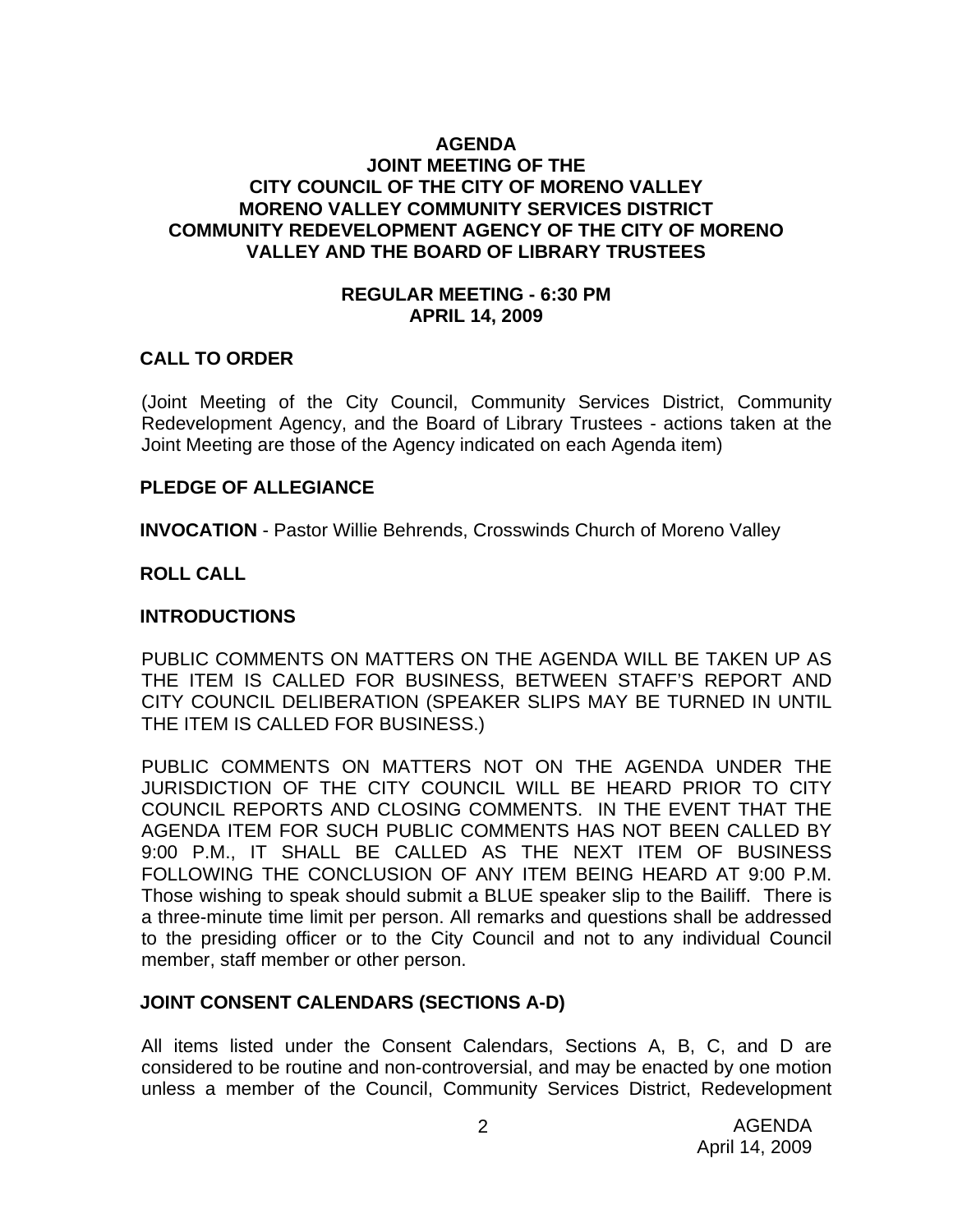Agency or the Board of Library Trustees requests that an item be removed for separate action. The motion to adopt the Consent Calendars is deemed to be a separate motion by each Agency and shall be so recorded by the City Clerk. Items withdrawn for report or discussion will be heard after public hearing items.

## **A CONSENT CALENDAR - CITY COUNCIL**

- A .1 ORDINANCES READING BY TITLE ONLY **Recommendation:** Waive reading of all Ordinances.
- A .2 APPROVAL OF CHECK REGISTER FOR FEBRUARY, 2009 (Report of: Financial & Administrative Services Department)

## **Recommendation:**

Adopt Resolution No. 2009-28, approving the Check Register for the month of February, 2009 in the amount of \$40,967,052.33.

Resolution No. 2009-28

A Resolution of the City Council of the City of Moreno Valley, California, approving the Check Register for the Month of February, 2009.

A .3 RESOLUTION RESCINDING AND RE-STATING RESOLUTION NUMBER 2008-80 REGARDING THE TRANSPORTATION UNIFORM MITIGATION FEE (Report of: Public Works)

### **Recommendation:**

Staff recommends that the City Council adopt Resolution No. 2009- 29, approving the revised Traffic Uniform Mitigation Fee Schedule.

Resolution No. 2009-29

A Resolution of the City Council of the City of Moreno Valley, California, Amending the Transportation Uniform Mitigation Fee (TUMF) Applicable to All Developments in the City of Moreno Valley

A .4 APPROVE RESOLUTION NO. 2009-30, A RESOLUTION OF THE CITY COUNCIL OF THE CITY OF MORENO VALLEY, CALIFORNIA, AUTHORIZING THE CITY MANAGER TO ENTER INTO A CONTRACT WITH CALTRANS FOR FY 2009/2010 TRANSPORTATION PLANNING GRANTS (Report of: Public Works Department)

## **Recommendation:**

Approve the proposed resolution authorizing the City Manager to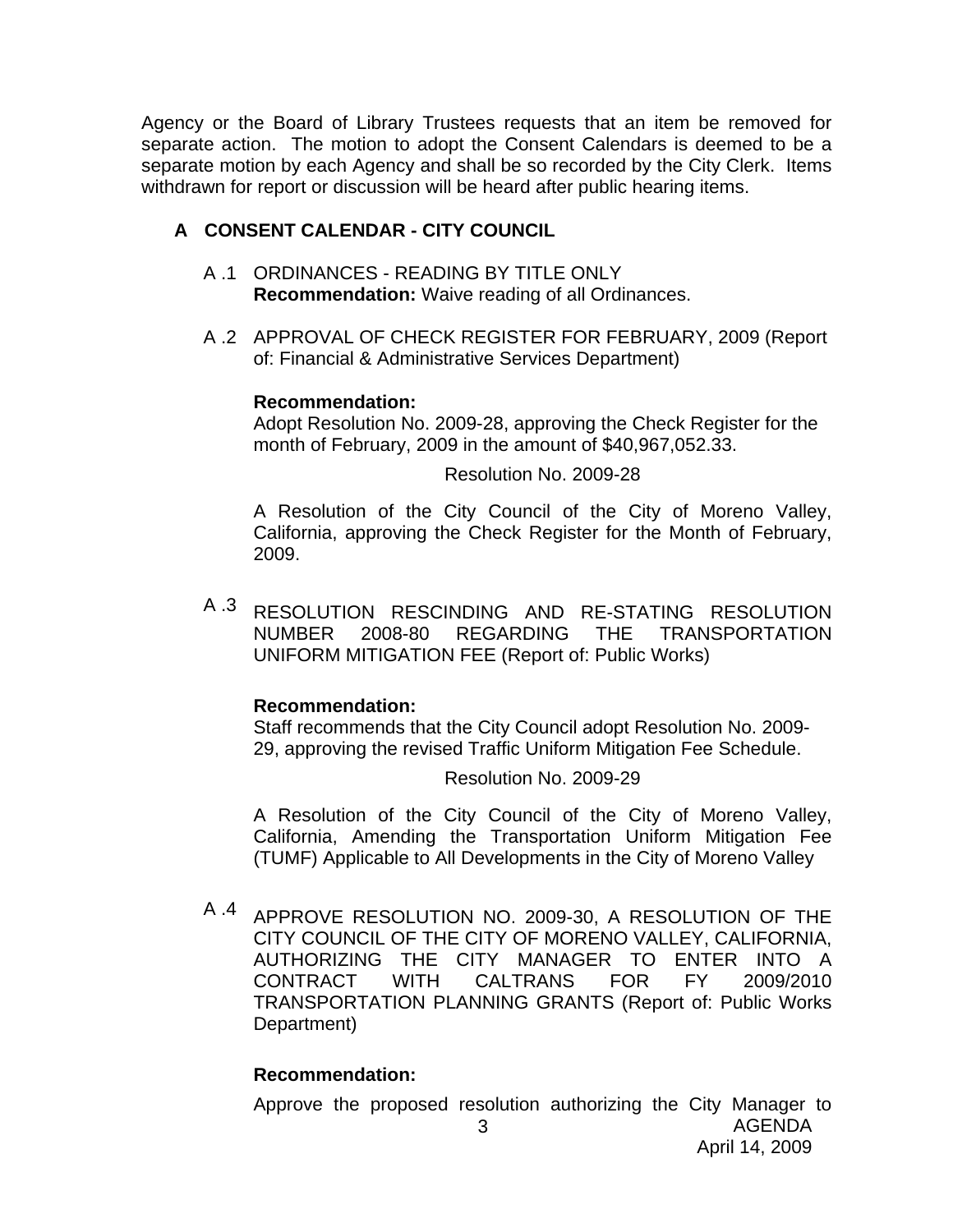enter into contract with the California Department of Transportation for Fiscal Year 2009/2010 Transportation Planning Grants, if the City of Moreno Valley is selected for such grant.

#### Resolution No. 2009-30

A Resolution of the City Council of the City of Moreno Valley, California, Authorizing the City Manager to Enter into a Contract with Caltrans for FY 2009/2010 Transportation Planning Grants

A .5 INCREASE PURCHASE ORDER FOR ON-CALL AGREEMENT FOR RIGHT-OF-WAY SERVICES WITH OVERLAND, PACIFIC AND CUTLER, INC. (Report of: Public Works Department)

### **Recommendation:**

- 1. Approve an increase to the purchase order (PO No. 36822, Account No. 897.91724.7200) for the On-Call Agreement with Overland, Pacific and Cutler, Inc. (OPC), 2280 Market Street, Suite 340, Riverside, CA 92501, to continue to provide Right-of-Way Consulting Services for various projects of the Capital Projects Division; and
- 2. Authorize the City Manager to execute the necessary change order to said purchase order in the amount of \$99,000.
- A .6 AUTHORIZATION TO AWARD CONSTRUCTION CONTRACT FOR IRIS AVENUE STREET IMPROVEMENTS - PROJECT NO. 08- 12272225 (Report of: Public Works Department)

- 1. Award the construction contract for the Iris Avenue Improvements to Tyner Paving Company, 2005 North San Fernando Road, Los Angeles, CA 90065, the lowest responsible bidder;
- 2. Authorize the City Manager to execute a contract with Tyner Paving Company;
- 3. Authorize the issuance of a Purchase Order to Tyner Paving Company in the amount of \$199,002.67 (bid amount \$159,202.14 plus 25% contingency of \$39,800.53) when the contract has been signed by all parties; and
- 4. Authorize the Public Works Director/City Engineer to execute any subsequent change orders to the contract with Tyner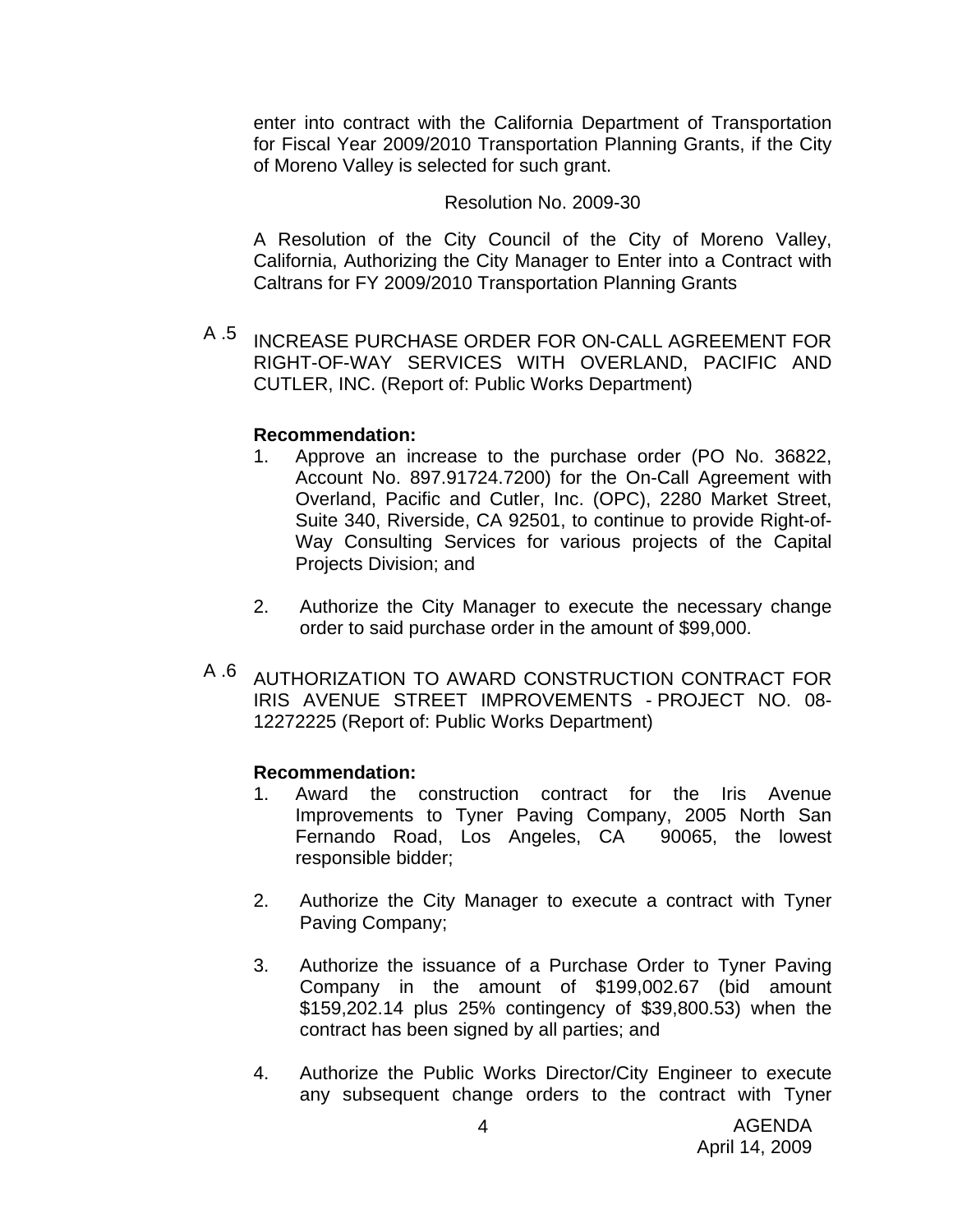Paving Company, up to but not to exceed the Purchase Order contingency of \$39,800.53.

A .7 ADOPT A MITIGATED NEGATIVE DECLARATION FOR THE ALESSANDRO BOULEVARD STREET IMPROVEMENTS FROM INTERSTATE 215 TO FREDERICK STREET - PROJECT NO. 10- 41572627 (Report of: Public Works Department)

### **Recommendation:**

Adopt a Mitigated Negative Declaration for the Alessandro Boulevard street improvements from Interstate 215 to Frederick Street.

A .8 AUTHORIZATION TO AWARD THE CONSTRUCTION CONTRACT FOR THE SHEILA STREET SIDEWALK IMPROVEMENTS PROJECT NO. 08-28268627 (Report of: Public Works Department)

## **Recommendation:**

- 1. Award the construction contract for the Sheila Street Sidewalk Improvements to Contreras Construction Co., 81-149 Indio Boulevard, Indio, CA 92201, the lowest responsive and responsible bidder;
- 2. Authorize the City Manager to execute a contract with Contreras Construction Co.;
- 3. Authorize the issuance of a Purchase Order to Contreras Construction Co. in the amount of \$145,134.38 (\$116,107.50 base and additive bid amount plus 25% contingency of \$29,026.88) when the contract has been signed by all parties; and
- 4. Authorize the Public Works Director/City Engineer to execute any subsequent change orders to the contract with Contreras Construction Co., up to but not to exceed the Purchase Order contingency of \$29,026.88.
- A .9 AUTHORIZATION TO ISSUE PURCHASE ORDER TO SOUTHERN CALIFORNIA EDISON FOR PIGEON PASS ROAD WIDENING (CLIMBING ROSE DRIVE TO NORTH CITY LIMITS) PROJECT NO. 06-41570324 (Report of: Public Works Department)

## **Recommendation:**

1. Appropriate \$241,000 from the unencumbered Measure "A" fund balance (Fund 125) to Pigeon Pass Road Widening (Climbing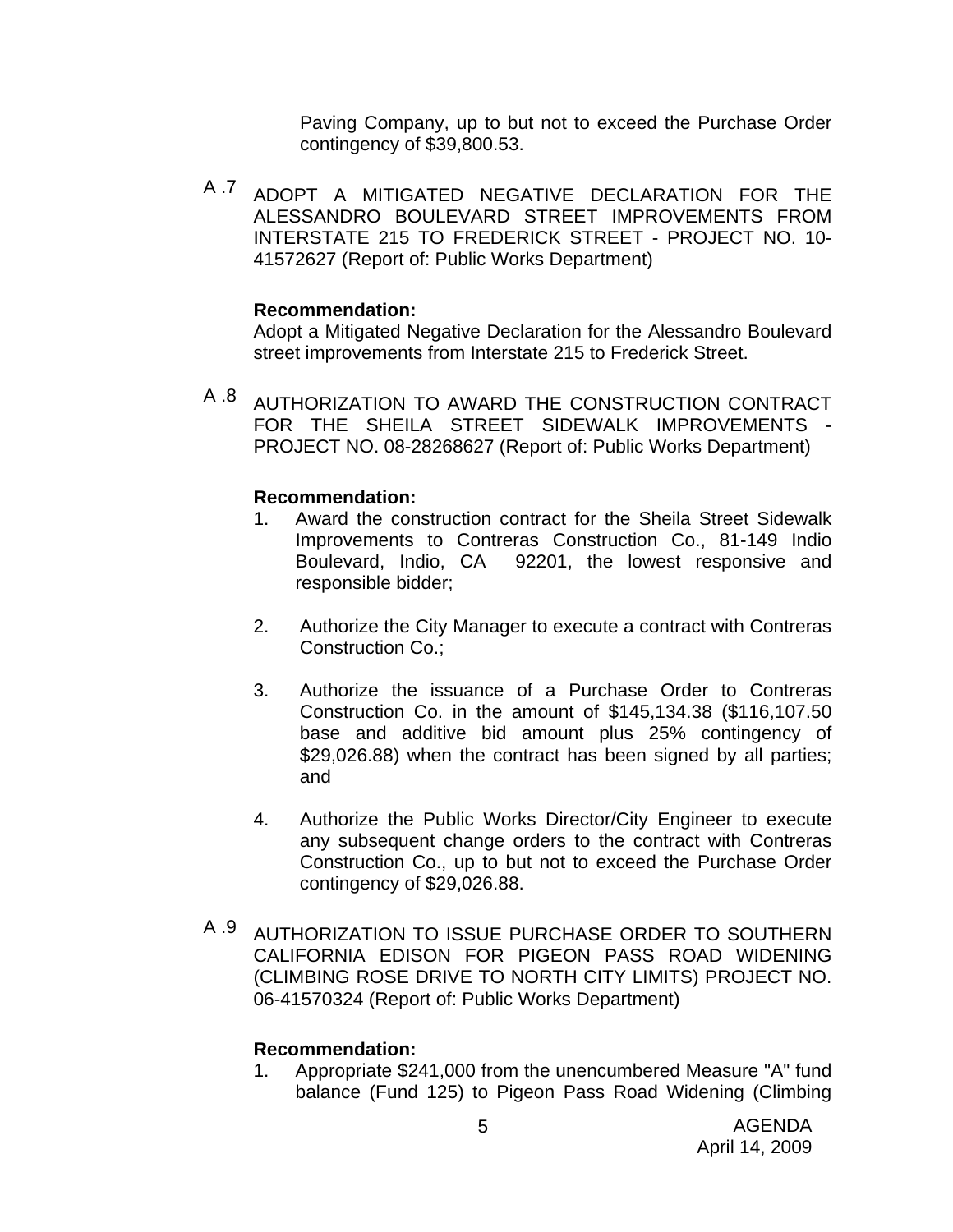Rose Drive to North City Limits) for installation of new street lights and modification of existing street lights;

- 2. Authorize the issuance of a Purchase Order to Southern California Edison (SCE) in the amount of \$240,170.00 (\$218,336.31 plus 10% contingency) for street lights for Pigeon Pass Road Widening Project from an account to be set up by Finance; and
- 3. Authorize payment to SCE in an amount up to \$240,170.00 for street lights for the Pigeon Pass Road Widening Project.
- A .10 AGREEMENT WITH RIVERSIDE TRANSIT AGENCY (RTA) FOR A ONE-YEAR EXTENSION OF THE DEMONSTRATION GO-PASS PROGRAM FOR THE RIVERSIDE COMMUNITY COLLEGE DISTRICT (RCCD) SYSTEM (Report of: Public Works Department)

#### **Recommendation:**

- 1. Enter into an agreement between the City of Moreno Valley and RTA as an additional one-year of participation in the Go-Pass program for the RCCD system for \$28,075; and
- 2. Authorize the Financial and Administrative Services Director to appropriate \$28,075 from AQMD Fund 137 balance to Account No. 137.53710.6235.
- A .11 AUTHORIZATION TO AWARD THE CONSTRUCTION CONTRACT FOR THE 2009 PAVEMENT RESURFACING PROJECT - PROJECT NO. 08-12556330 (Report of: Public Works Department)

- 1. Award the construction contract for the 2009 Pavement Resurfacing Project to Hardy & Harper, Inc., 1312 East Warner Avenue, Santa Ana, CA 92705, the lowest responsible bidder;
- 2. Authorize the City Manager to execute a contract with Hardy & Harper, Inc. ;
- 3. Authorize the issuance of a Purchase Order to Hardy & Harper, Inc. in the amount of \$1,614,600 (bid amount \$1,404,000 plus 15% contingency of \$210,600) when the contract has been signed by all parties; and
- 4. Authorize the Public Works Director/City Engineer to execute any subsequent change orders to the contract with Hardy &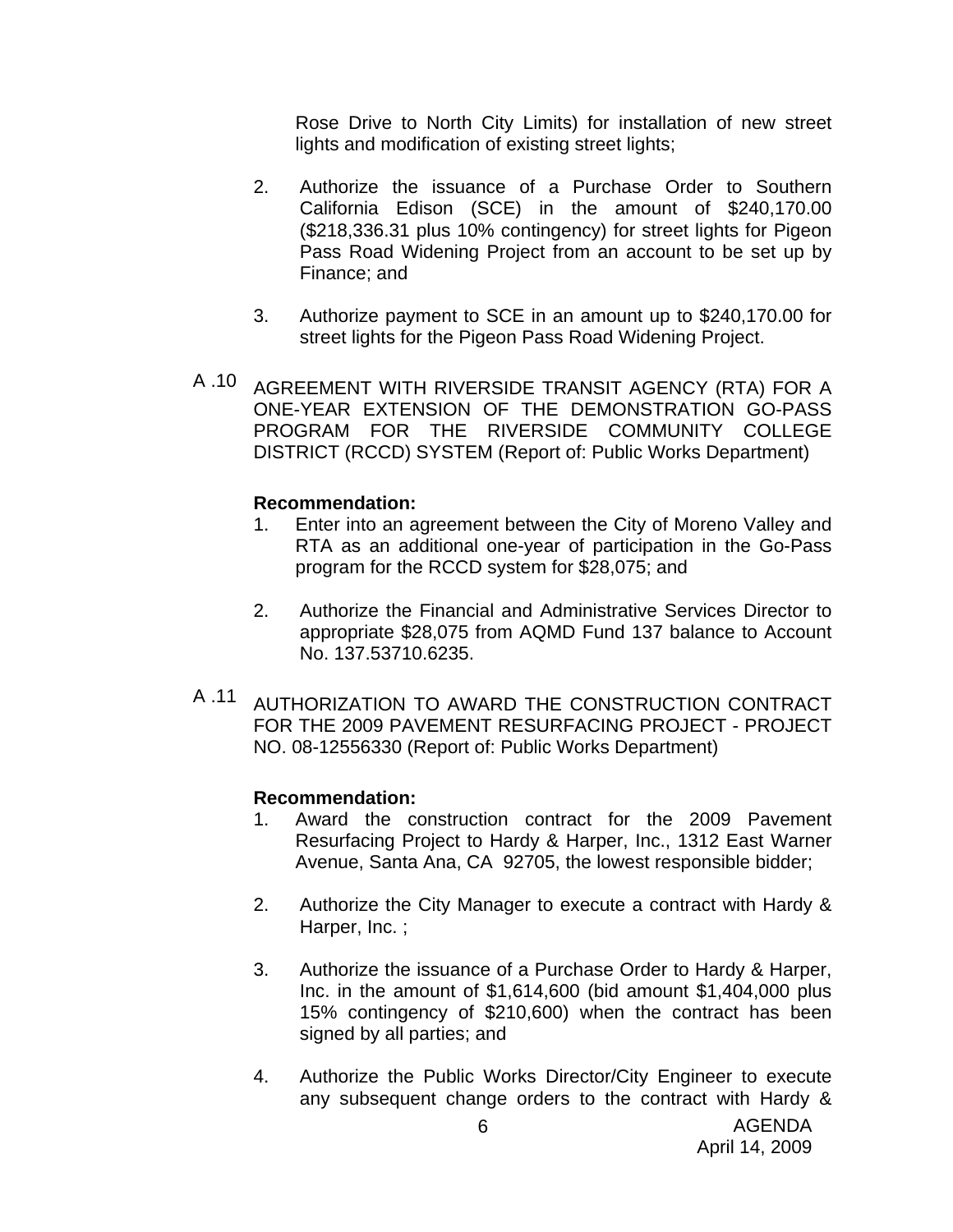Harper, Inc., up to but not to exceed the Purchase Order contingency of \$210,600.

A .12 AGREEMENT FOR PROFESSIONAL CONSULTANT SERVICES TO PROVIDE CONSTRUCTION SUPPORT SERVICES FOR THE AQUEDUCT BIKEWAY IMPROVEMENTS FROM INDIAN STREET TO FAY AVENUE - PROJECT NO. 05-12567524 (Report of: Public Works Department)

## **Recommendation:**

- 1. Approve the "Agreement for Professional Consultant Services" with OMNIS, 375 South Main Street, Suite 204, Pomona, CA 91766, to provide construction support and as-built drawings for the Aqueduct Bikeway Improvements from Indian Street to Fay Avenue;
- 2. Authorize the City Manager to execute said "Agreement for Professional Consultant Services" with OMNIS;
- 3. Authorize the issuance of a Purchase Order to OMNIS in the amount of \$7,512 (\$6,260 proposal amount plus 20% contingency of \$1,252) when the Agreement has been signed by all parties (Account No. 125.67524); and
- 4. Authorize the Public Works Director/City Engineer to execute any subsequent related minor amendments to the Agreement with OMNIS up to, but not to exceed, the 20% contingency amount of \$1,252, subject to the approval of the City Attorney.
- A .13 NOTICE OF COMPLETION AND ACCEPTANCE OF THE CONSTRUCTION FOR THE ELECTRICAL SUBSTATION LANDSCAPE AND IRRIGATION IMPROVEMENTS FOR THE MORENO VALLEY SUBSTATION - PROJECT NO. 06-601611225 (Report of: Public Works)

- 1. Ratify Contract Change Orders No. 1, 2, 3, 4, and 5 (Final);
- 2. Accept the work as complete for the Electrical Substation Landscape and Irrigation Improvements for the Moreno Valley Substation, Project No 06-601611225, which was constructed by Green It Up Landscape, Inc., Riverside, California;
- 3. Direct the City Clerk to record the Notice of Completion within ten (10) days, at the office of the County Recorder of Riverside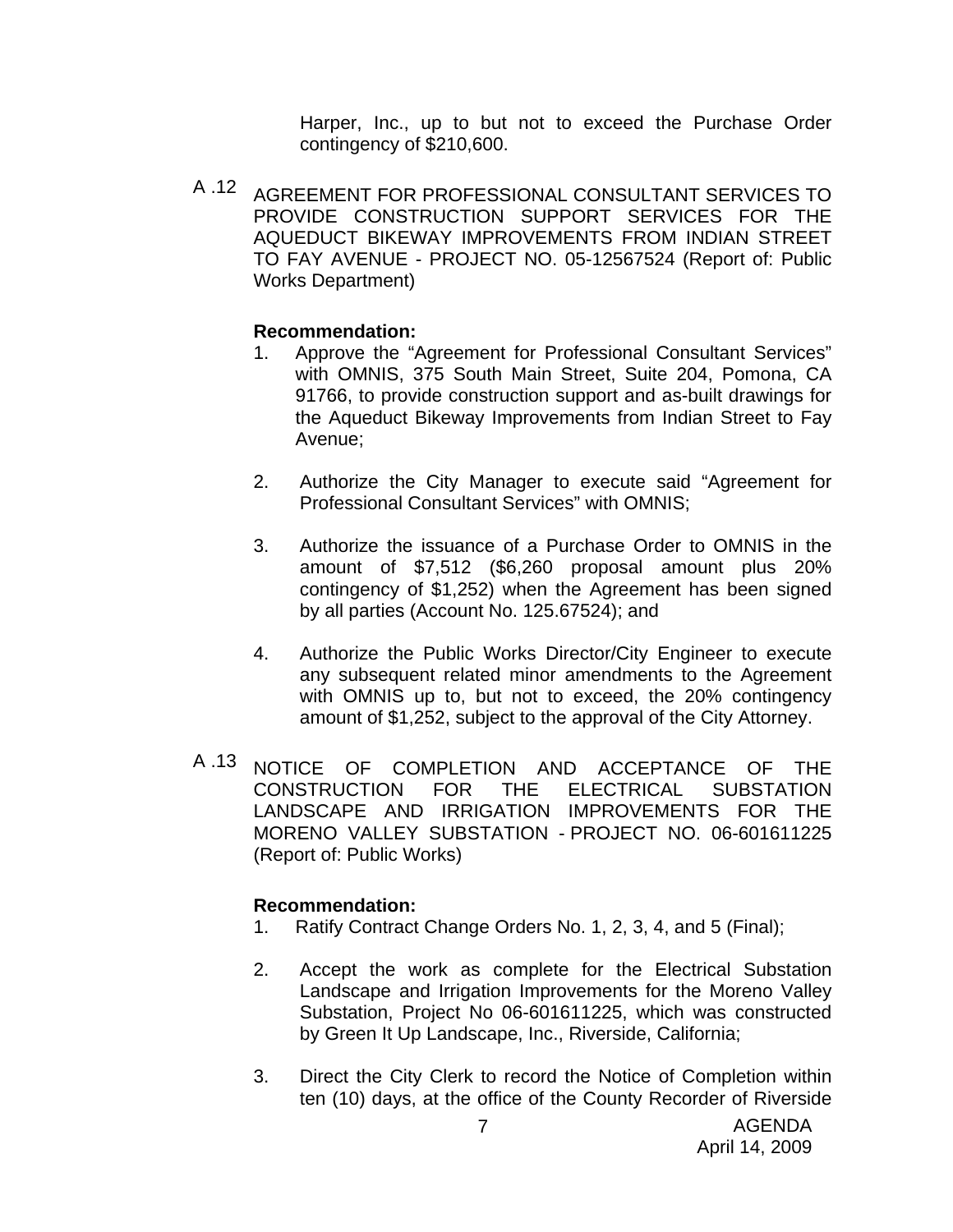County, as required by Section 3093 of the California Civil Code; and

- 4. Authorize the Financial and Administrative Services Director to release the retention to Green It Up Landscape, Inc., thirty-five (35) calendar days after the date of recordation of the Notice of Completion, if no claims are filed against the project.
- A .14 ORDINANCE NO. 786 AMENDING TITLE 9 OF THE CITY OF MORENO VALLEY MUNICIPAL CODE REGARDING SECTION 9.17, LANDSCAPE REQUIREMENTS AND THE LANDSCAPE STANDARDS (Received First Reading And Introduction On March 24, 2009 On A 5-0 Vote) (Report of: Community Development Department)

## **Recommendation:**

Adopt Ordinance No. 786.

### Ordinance No. 786

An Ordinance of the City Council of the City of Moreno Valley, California, Amending Title 9 of the City of Moreno Valley Municipal Code Regarding Section 9.17, Landscape Requirements and the Landscape Standards

A .15 CONSIDERATION OF THE 11TH AMENDMENT TO THE JOINT EXERCISE OF POWERS AGREEMENT CREATING THE RIVERSIDE COUNTY HABITAT CONSERVATION AGENCY AND THE 1ST AMENDMENT TO THE IMPLEMENTATION AGREEMENT (Report of: City Manager's Office)

- 1. Approve the restated and amended Joint Exercise of Powers Agreement creating Riverside County Habitat Conservation Agency and incorporating the 11th Amendment to said Agreement;
- 2. Approve the 1st Amendment to the Implementation Agreement, Riverside County Long Term Habitat Conservation Plan; and
- 3. Authorize the Mayor to execute the proposed Amendments.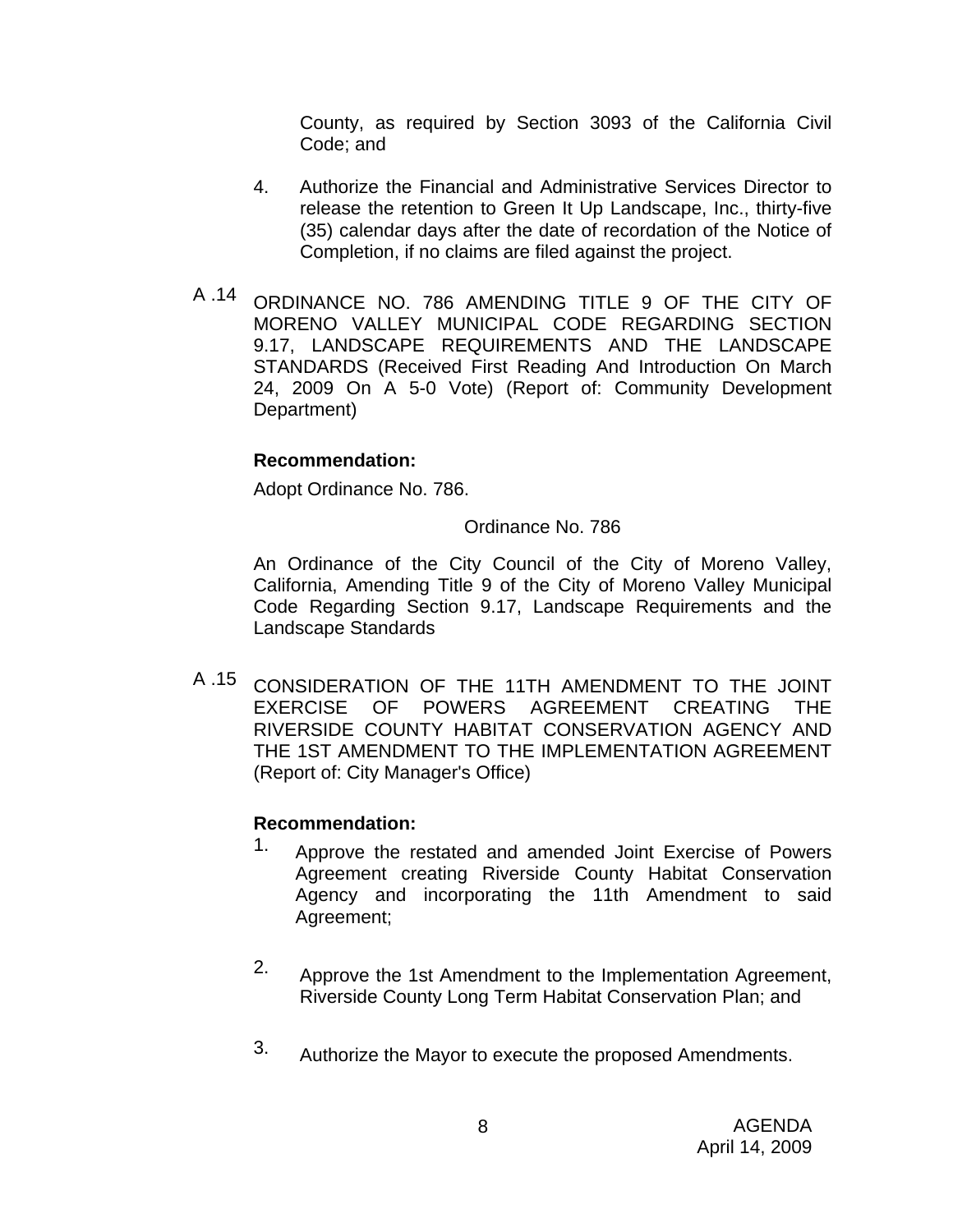A .16 LEGISLATIVE UPDATE (Report of: City Manager's Office)

#### **Recommendation:**

Receive and file this informational report.

A .17 APPROVAL OF THREE-YEAR ENTERPRISE LICENSING AGREEMENT OF MICROSOFT LICENSES THROUGH COMPUCOM SYSTEMS, INC., UTILIZING THE COUNTY OF RIVERSIDE'S MICROSOFT ENTERPRISE AGREEMENT (Report of: Financial & Administrative Services Department)

### **Recommendation:**

- 1. Waive formal bidding per Municipal Code Section 3.12.260 (Cooperative Purchasing);
- 2. Approve a three-year agreement with Microsoft Corporation for the Enterprise Agreement Software Licensing;
- 3. Authorize the City Manager to execute the Microsoft Enterprise Agreement; and
- 4. Authorize the Purchasing & Facilities Division Manager to issue a purchase order to CompuCom systems to maintain the current licensing level at an annual cost not-to-exceed \$139,357.05.
- A .18 APPROVE COOPERATIVE AGREEMENT AND AGREEMENT FOR REAL PROPERTY EXCHANGE AGREEMENT WITH RIVERSIDE COUNTY FLOOD CONTROL AND WATER CONSERVATION DISTRICT FOR KITCHING STREET IMPROVEMENTS - GENTIAN AVENUE TO ALESSANDRO BOULEVARD - PROJECT NO. 07- 50182425 (Report of: Public Works Department)

- 1. Approve the "Cooperative Agreement" and the "Agreement for Exchange of Real Property" with Riverside County Flood Control and Water Conservation District (RCFC & WCD) for the Kitching Street Improvements – Gentian Avenue to Alessandro Boulevard; and
- 2. Authorize the City Manager to execute the "Cooperative Agreement" and the "Agreement for Exchange of Real Property"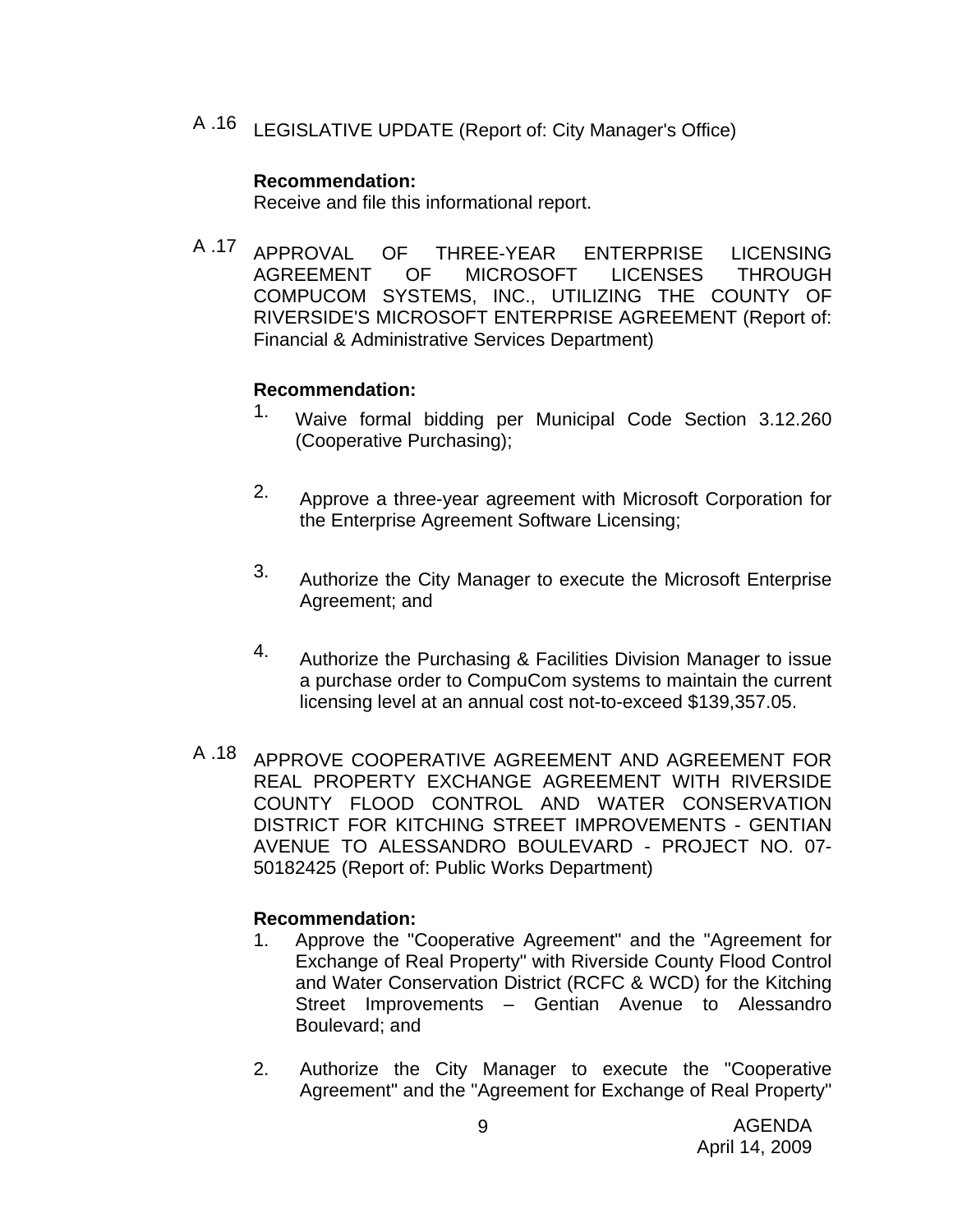upon concurrence by RCFC & WCD, and authorize the City Manager to approve any minor changes that may be requested by RCFC & WCD subject to the approval of the City Attorney.

A .19 AUTHORIZE THE TRANSFER OF PARCEL NUMBER 486-084-016 FOR CREATION OF A PUBLIC PARK (Report of: Economic Development Department)

### **Recommendation:**

1. Authorize the purchase and transfer of the RDA parcel known as APN 486-084-016 to the Moreno Valley Community Services District (CSD) by adopting Resolution No. 2009-35.

### Resolution No. 2009-35

Resolution of the City Council of the City of Moreno Valley Approving the Purchase of Property from the Community Redevelopment Agency of the City of Moreno Valley and Authorizing Execution of a Purchase and Sale Agreement with the Community Redevelopment Agency of the City of Moreno Valley, Making Certain Findings and Authorizing Certain Related Recommendation: in Connection Therewith

- 2. Authorize a journal entry to record the purchase and sale of parcel number APN 486-084-016.
- A .20 MINUTES REGULAR MEETING OF MARCH 24, 2009 (Report of: City Clerk's Department)

## **Recommendation:**

Approve as submitted.

A .21 A RESOLUTION OF THE CITY COUNCIL OF THE CITY OF MORENO VALLEY, CALIFORNIA, RESCINDING RESOLUTION NO. 2008-21 A RESOLUTION CONTAINING THE CITY COUNCIL'S FINDINGS OF FACT, ANALYSIS, CONCLUSIONS, AND STATEMENT OF DECISION CONCERNING THE REQUESTED PASS THROUGH COSTS OF THE CAPITAL REPLACEMENT TO THE RESIDENTS OF COUNTRY SQUIRE MOBILE ESTATES AND APPROVING THE JUNE 30, 2006 DECISION OF THE CITY MANAGER TO PARTIALLY GRANT COMMUNITY ASSET MANAGEMENT'S CAPITAL REPLACEMENT PASS THROUGH REQUEST (Report of: City Attorney's Office)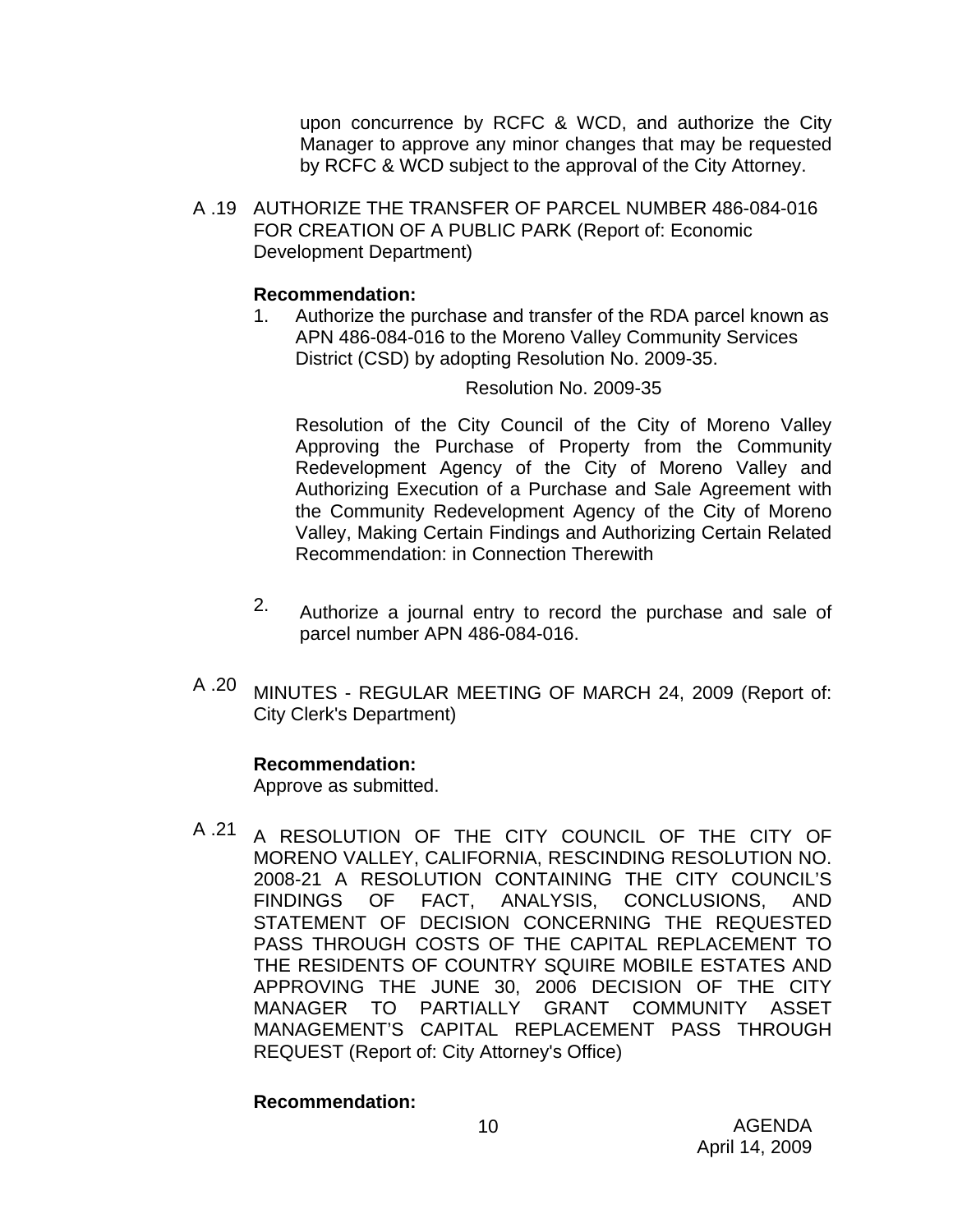Staff recommends that the City Council adopt Resolution 2009-39, per the Order of the Riverside Superior Court, thereby rescinding Resolution No. 2008-21, a Resolution of the City Council of Moreno Valley, California containing the City Council's Findings of Fact, Analysis, Conclusions, and Statement of Decision Concerning the Requested Pass Through Costs of the Capital Replacement to the Residents of Country Squire Mobile Estates and approving the June 30, 2006 Decision of the City Manager to Partially Grant Community Asset Management's Capital Replacement Pass Through Request

#### Resolution No. 2009-39

A Resolution of the City Council of the City of Moreno Valley, California, Rescinding Resolution No. 2008-21 a Resolution Containing the City Council's Findings of Fact, Analysis, Conclusions, and Statement of Decision Concerning the Requested Pass through Costs of the Capital Replacement to the Residents of Country Squire Mobile Estates and Approving the June 30, 2006 Decision of the City Manager to Partially Grant Community Asset Management's Capital Replacement Pass through Request

A .22 APPROVE AND ADOPT THE PROPOSED RESOLUTION ACCEPTING PORTIONS OF VIA VON BATSCH, LASSELLE STREET, MERWIN STREET, BAY AVENUE, GIFFORD AVENUE, WILLIAMS AVENUE, STEVENS AVENUE, GERALD LANE, MORREY LANE, AND STODDARD STREET INTO THE CITY'S MAINTAINED ROAD SYSTEM - PROJECT NO. 02-12585523 (Report of: Public Works Department)

#### **Recommendation:**

Approve and adopt Resolution 2009-40 accepting the following portions of streets, which were part of the Street Improvement Program, into the City's maintained road system: the southerly side of Via Von Batsch from Perris Boulevard to 516.25' easterly, Lasselle Street from Kalmia Street to 152.30' south of Bercaw Court, Merwin Street from Bay Avenue to Alessandro Boulevard, Bay Avenue from Redlands Boulevard to Merwin Street, Bay Avenue from Wilmot Street to Redlands Boulevard, Gifford Avenue from Wilmot Street to Redlands Boulevard, Gifford Avenue from Redlands Boulevard to 180.50' easterly, Williams Avenue from Redlands Boulevard to 120.00' easterly, and Stevens Avenue from Redlands Boulevard to 270.00' easterly, Gerald Lane from Carrie Lane to Pettit Street, Morrey Lane from Carrie Lane to Pettit Street, and Stoddard Street from Bay Avenue to McAbee Avenue.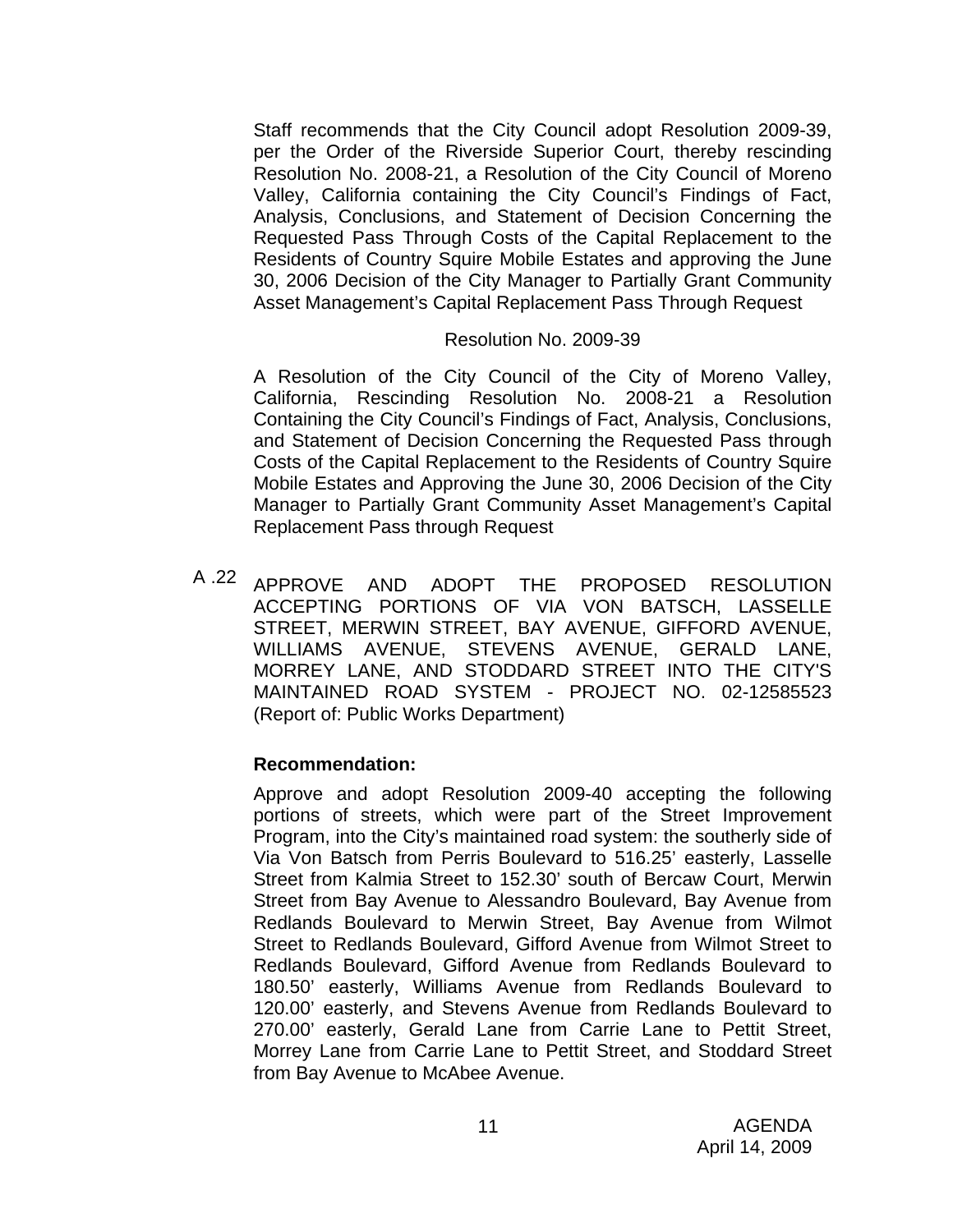### Resolution No. 2009-40

A Resolution of the City Council of the City of Moreno Valley, California, Accepting the Following Portions of Streets into the City Maintained Road System: Portions of Via Von Batsch, Lasselle Street, Merwin Street, Bay Avenue, Gifford Avenue, Williams Avenue, Stevens Avenue, Gerald Lane, Morrey Lane, and Stoddard Street.

A .23 CITY COUNCIL REPORTS ON REIMBURSABLE ACTIVITIES (Report of: City Clerk's Department)

### **Recommendation:**

Receive and file the Reports on Reimbursable Activities for the period of March 18 – April 7, 2009.

## **B CONSENT CALENDAR - COMMUNITY SERVICES DISTRICT**

- B .1 ORDINANCES READING BY TITLE ONLY **Recommendation:** Waive reading of all Ordinances.
- B .2 AUTHORIZE THE TRANSFER OF PARCEL NUMBER 486-084-016 FOR CREATION OF A PUBLIC PARK (See Item A19) (Report of: Economic Development Department)

### **Recommendation:**

Accept the transfer of the RDA parcel known as APN 486-084-016 to the CSD.

B .3 MINUTES - REGULAR MEETING OF MARCH 24, 2009 (Report of: City Clerk's Department)

### **Recommendation:**

Approve as submitted.

## **C CONSENT CALENDAR - COMMUNITY REDEVELOPMENT AGENCY**

- C .1 ORDINANCES READING BY TITLE ONLY **Recommendation:** Waive reading of all Ordinances.
- C .2 AUTHORIZE THE TRANSFER OF PARCEL NUMBER 486-084-016 FOR CREATION OF A PUBLIC PARK (See Item A19) (Report of: Economic Development Department)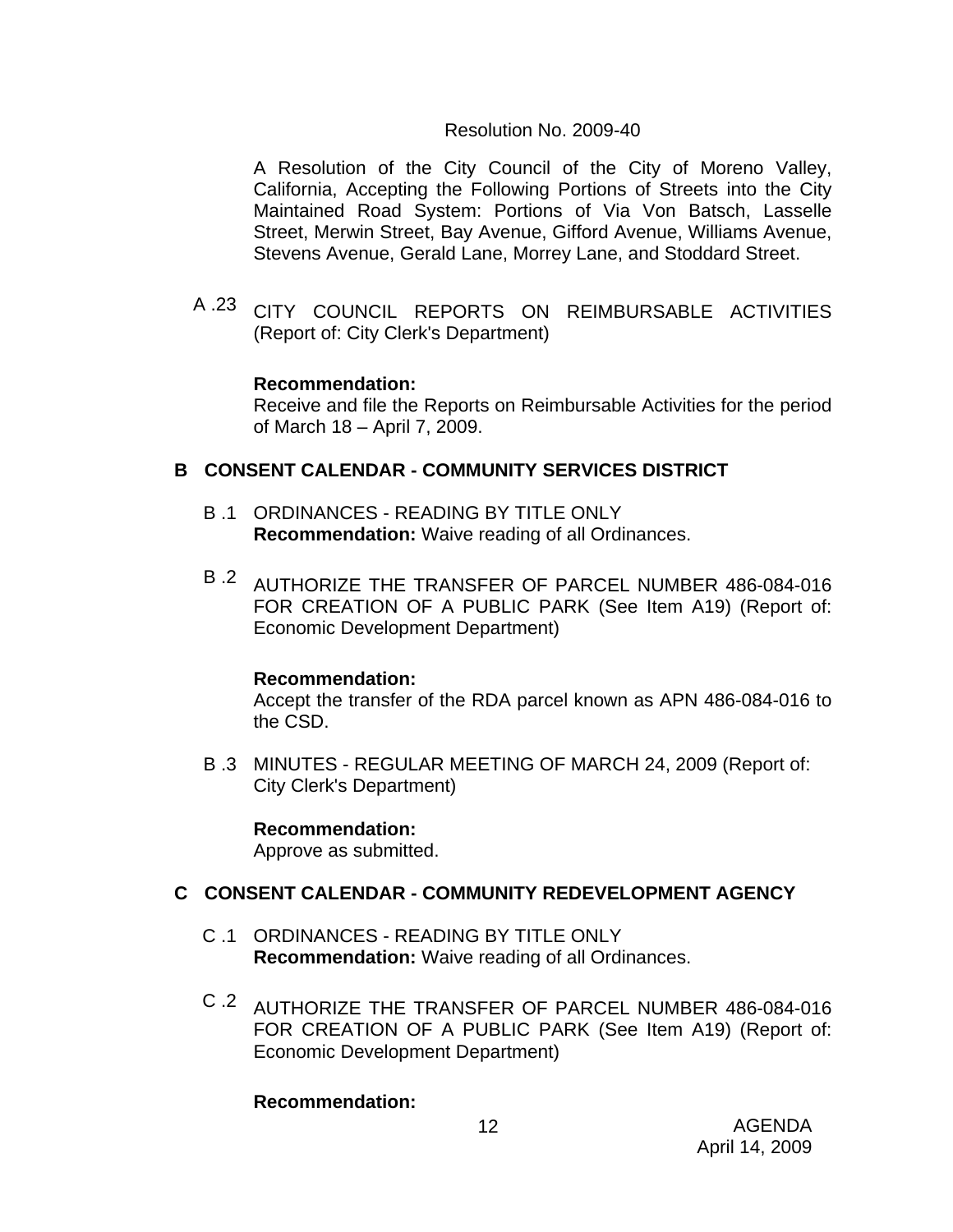1. Authorize the sale of the Community Redevelopment Agency (RDA) parcel known as Assessor Parcel Number (APN) 486- 084-016 by adopting Resolution No. RDA 2009–03.

Resolution No. RDA 2009-03

Resolution of the City Council of the City of Moreno Valley Approving the Purchase of Property from the Community Redevelopment Agency of the City of Moreno Valley and Authorizing Execution of a Purchase and Sale Agreement with the Community Redevelopment Agency of the City of Moreno Valley, Making Certain Findings and Authorizing Certain Related Recommendation: in Connection Therewith

- 2. Authorize the Executive Director to execute the Purchase and Sale Agreement (including Deeds) and Resolutions related to the sale of the RDA parcel known as APN 486-084-016.
- C .3 MINUTES REGULAR MEETING OF MARCH 24, 2009 (Report of: City Clerk's Department)

**Recommendation:** 

Approve as submitted.

## **D CONSENT CALENDAR - BOARD OF LIBRARY TRUSTEES**

- D .1 ORDINANCES READING BY TITLE ONLY **Recommendation:** Waive reading of all Ordinances.
- D .2 MINUTES REGULAR MEETING OF MARCH 24, 2009 (Report of: City Clerk's Department)

### **Recommendation:**

Approve as submitted.

## **E PUBLIC HEARINGS**

Questions or comments from the public on a Public Hearing matter are limited to five minutes per individual and must pertain to the subject under consideration. Those wishing to speak should complete and submit a GOLDENROD speaker slip to the Bailiff.

E .1 PUBLIC HEARING REGARDING A MAIL BALLOT PROCEEDING FOR PARKCREST CARWASH - APN 292-250-015 BALLOTING FOR NPDES (Report of: Public Works Department)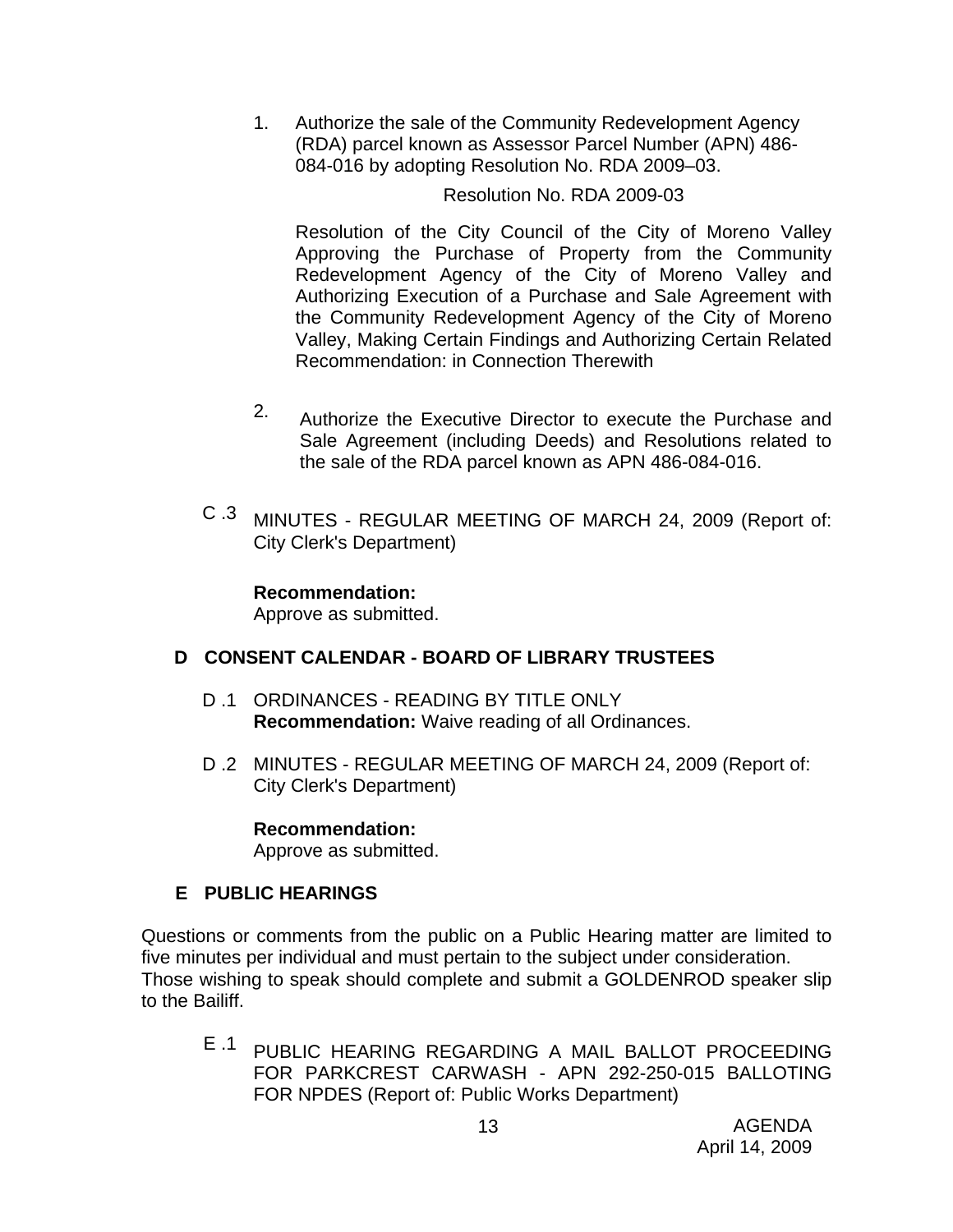#### **Recommendation:**

a. Direct the City Clerk to tabulate the National Pollutant Discharge Elimination System (NPDES) ballot for Parkcrest Carwash - Assessor Parcel Number (APN) 292-250-015;

b. Verify and accept the result of the mail ballot proceeding as identified on the Official Tally Sheet and attached APN listing;

c. Receive and file with the City Clerk's office the accepted Official Tally Sheet and APN listing; and

d. If approved, authorize and impose the NPDES maximum commercial/industrial regulatory rate to APN 292-250-015.

E .2 A PUBLIC HEARING ON THE FOLLOWING PROPOSALS: PROJECT A: GENERAL PLAN AMENDMENTS TO COMMERCIAL AND CHANGE OF ZONE TO NEIGHBORHOOD COMMERCIAL AS FOLLOWS: PROPERTY: 1 - 0.60 ACRES, SEC VALLEY SPRINGS AND EUCALYPTUS (PA08-0029/30) PROPERTY: 2 - 0.25 ACRES, NWC DRACAEA AND GINA (PA08-0027/28) PROPERTY: 3 - 0.53 ACRES, NWC EDGEMONT AND COTTONWOOD (PA08-0025/ 26) PROPERTY: 4 - 9 ACRES, SWC LASSELLE AND ALESSANDRO (PA08-0023/24) APPLICANT: CITY OF MORENO VALLEY PROJECT B: GENERAL PLAN AMENDMENT (PA06-0027) AND ZONE CHANGE (PA06-0026) TO COMMERCIAL AND COMMUNITY COMMERCIAL; CONDITIONAL USE PERMIT (PA06-0025) TO DEVELOP A 631 UNIT SELF-STORAGE FACILITY ON 5.85 ACRES AT SEC EUCALYPTUS AND EDGEMONT AND MUNICIPAL CODE AMENDMENT (PA08-0006) TO SECTION 9.09.140, TO ALLOW EXCEPTIONS TO DESIGN AND SCREENING REQUIREMENTS FOR SELF-STORAGE WAREHOUSES LOCATED ALONG MAJOR ARTERIALS. APPLICANT: ATTIC II MINISTORAGE, LLC (Report of: Community Development Department)

### **Recommendation: That the City Council:**

- 1. CONDUCT a public hearing for review of Project A and defer taking action on Project A until after the public hearing for Project B;
- 2. CONDUCT a public hearing for review of Project B;
- 3. APPROVE Resolution No. 2009-31 ADOPTING a Negative Declaration for Project A, including applications PA08-0023 through PA08-0030 (General Plan Amendments and Change of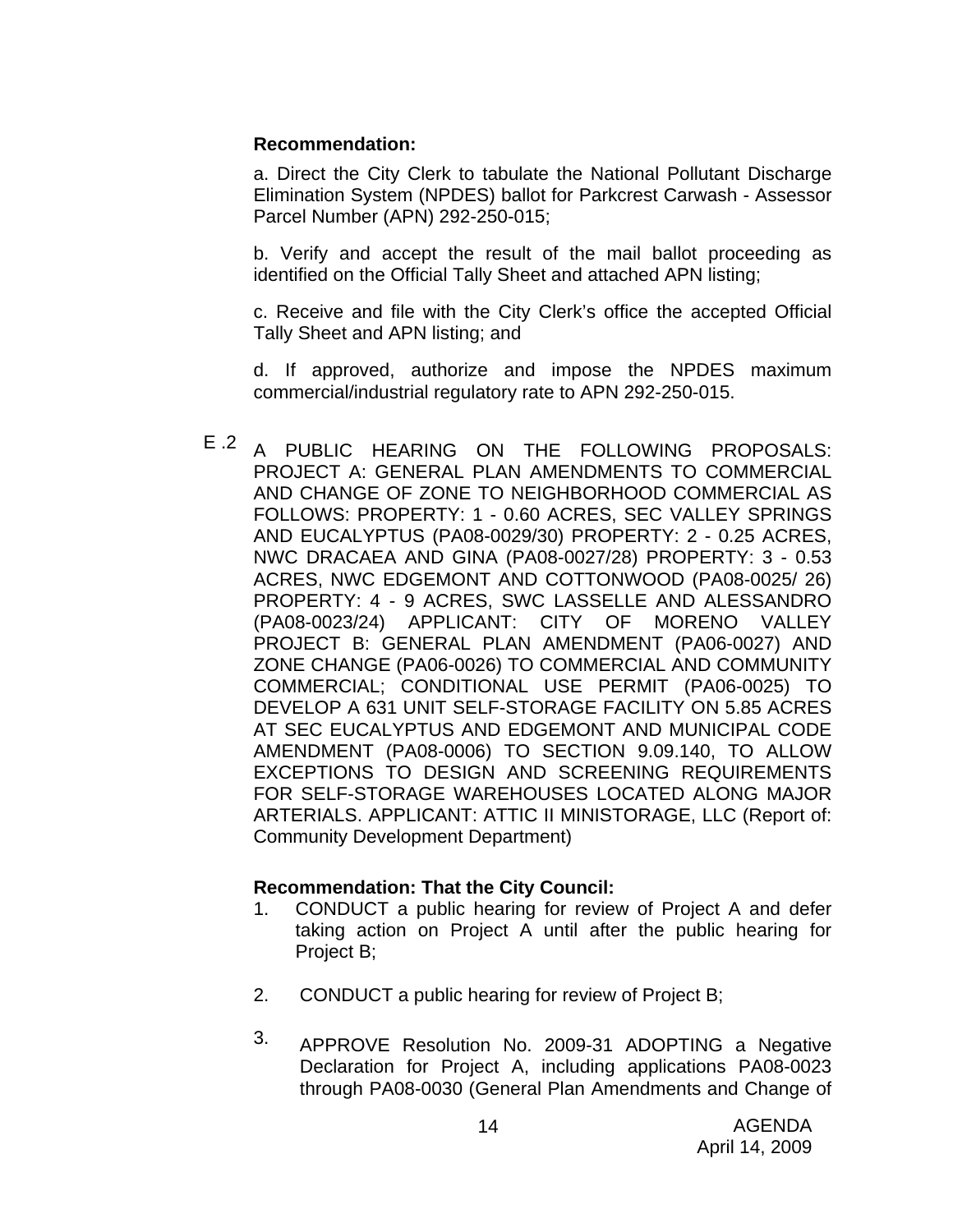Zones) for four (4) individual properties Citywide. The applications, individually and cumulatively, will not result in a significant effect on the environment;

#### Resolution No. 2009-31

A Resolution of the City Council of the City of Moreno Valley, California, Adopting a Negative Declaration for a General Plan Amendment and Change of Zone Proposal for Four (4) Infill Properties in the City of Moreno Valley as Follows: Property 1 – General Plan Amendment from Residential/Office (R/O) to Commercial (C) and Change of Zone form Office Commercial (OC) to Neighborhood Commercial (NC) on a 0.60 Acre Parcel. Property 2 – General Plan Amendment from Residential /Office (R/O) to Commercial (C) and Change of Zone from Office Commercial (OC) to Neighborhood Commercial (NC) on a 0.25 Acre Parcel. Property 3 – General Plan Amendment from Business Park (BP) to Commercial (C) and a Change of Zone from Business Park to Neighborhood Commercial (NC) on a 0.53 Acre Parcel. Property 4 – General Plan Amendment from Residential/Office (R/O) to Commercial (C) and Change of Zone from Office Commercial (OC) to Neighborhood Commercial (NC) on a Nine Acre Parcel

4. APPROVE Resolution No. 2009-32 ADOPTING a Negative Declaration for Project B, including applications PA06-0027 (General Plan Amendment), PA06-0026 (Zone Change), and PA06-0025 (Conditional Use Permit), and recognizing that PA08-0006 (Municipal Code Amendment) is exempt from the provisions of the California Environmental Quality Act (CEQA), per CEQA Guidelines Section 15305, as a Class 5 Categorical Exemption;

### Resolution No. 2009-32

A Resolution of the City Council of the City of Moreno Valley, California, Adopting a Negative Declaration for a General Plan Amendment (PA06-0027), a Zone Change (PA06-0026), and a Conditional Use Permit (PA06-0025) to Change the Land Use for 5.85 Acres Located within Assessor's Parcel Numbers 263- 120-020, and -021 from Office Commercial to Community Commercial in order to Develop a 631 Unit Self-Storage Warehouse Facility and Recognizing that the Related Municipal Code Amendment (PA08-0006) will not Have a Significant Effect on the Environment and is Exempt from the Provisions of the California Environmental Quality Act (CEQA), per CEQA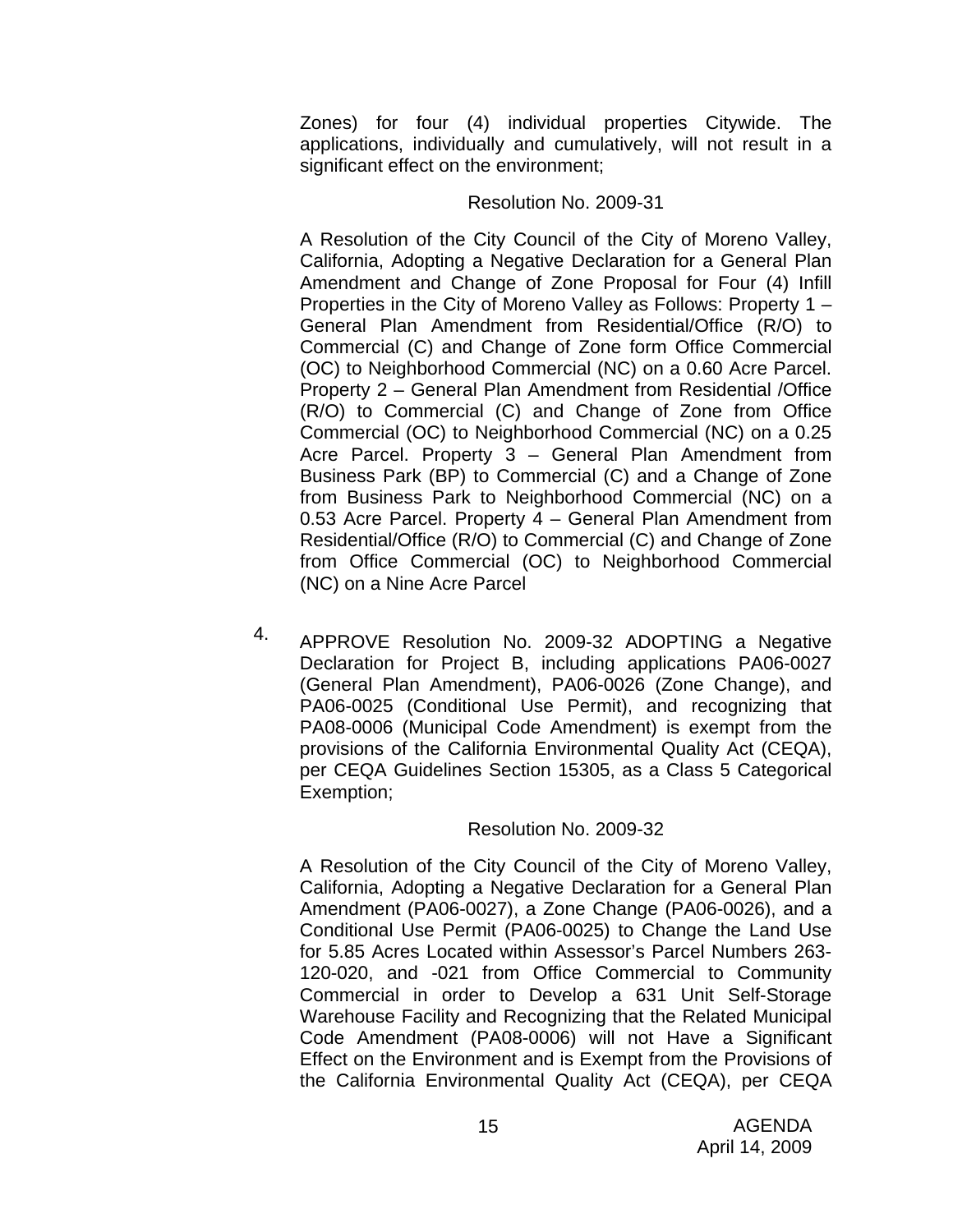Guidelines Section 15305, as a Class 5 Categorical Exemption

5. APPROVE Resolution No. 2009-33 DENYING PA08-0029 and a General Plan request from Residential/Office (R/O) to Commercial (C) for the property located on the SE corner of Valley Springs Parkway and Eucalyptus Avenue and APPROVING PA08-0027, PA08-0025, PA08-0023 and PA06- 0027, thereby establishing General Plan Land Use Map designations for Projects A and B as described in the Resolution, and the revised General Plan Maps as attached to the Resolution as Exhibits A, B, C, and D;

#### Resolution No. 2009-33

A Resolution of the City Council of the City of Moreno Valley, California, Denying a General Plan Amendment (PA08-0029) to Change the Land Use from Residential Office (R/O) to Commercial (C) on a 0.60 Acre Parcel Located Within County Assessor Parcel Number 263-111-029 on the Southeast Corner of Valley Springs Parkway and Eucalyptus Avenue, Approving a General Plan Amendment (PA08-0027) to Change the Land Use from Residential Office (R/O) to Commercial (C) on a 0.25 Acre Parcel Located Within County Assessor Parcel Number 263-131-009 on the Northwest Corner of Gina Avenue and Dracaea Avenue, Approving a General Plan Amendment (PA08-0025) to Change the Land Use from Business Park (BP) to Commercial (C) on a 0.53 Acre Parcel Located Within County Assessor Parcel Number 263-160-037 on the Northwest Corner of Edgemont Street and Cottonwood Avenue, Approving a General Plan Amendment (PA08-0023) to Change the Land Use from Residential Office (R/O) to Commercial (C) on a Nine (9) Acre Parcel Located Within County Assessor Parcel Number 484-030-016 on the Southwest Corner of Lasselle Avenue and Alessandro Boulevard, and Approving a General Plan Amendment (PA06-0027) From Residential Office to Commercial for 5.85 Net Acres Located Within Assessor's Parcel Numbers 478-060-005, -263-120-020, and -021, on the Southeast Corner of Eucalyptus Avenue and Edgemont Street, Thereby Establishing General Plan Land Use Map Designations for Certain Properties as Described in the Resolution, and the Revised General Plan Maps Attached to the Resolution as Exhibits A, B, C, and D

6. INTRODUCE Ordinance No. 787 for Project A thereby APPROVING a change of zone from Office Commercial (OC) to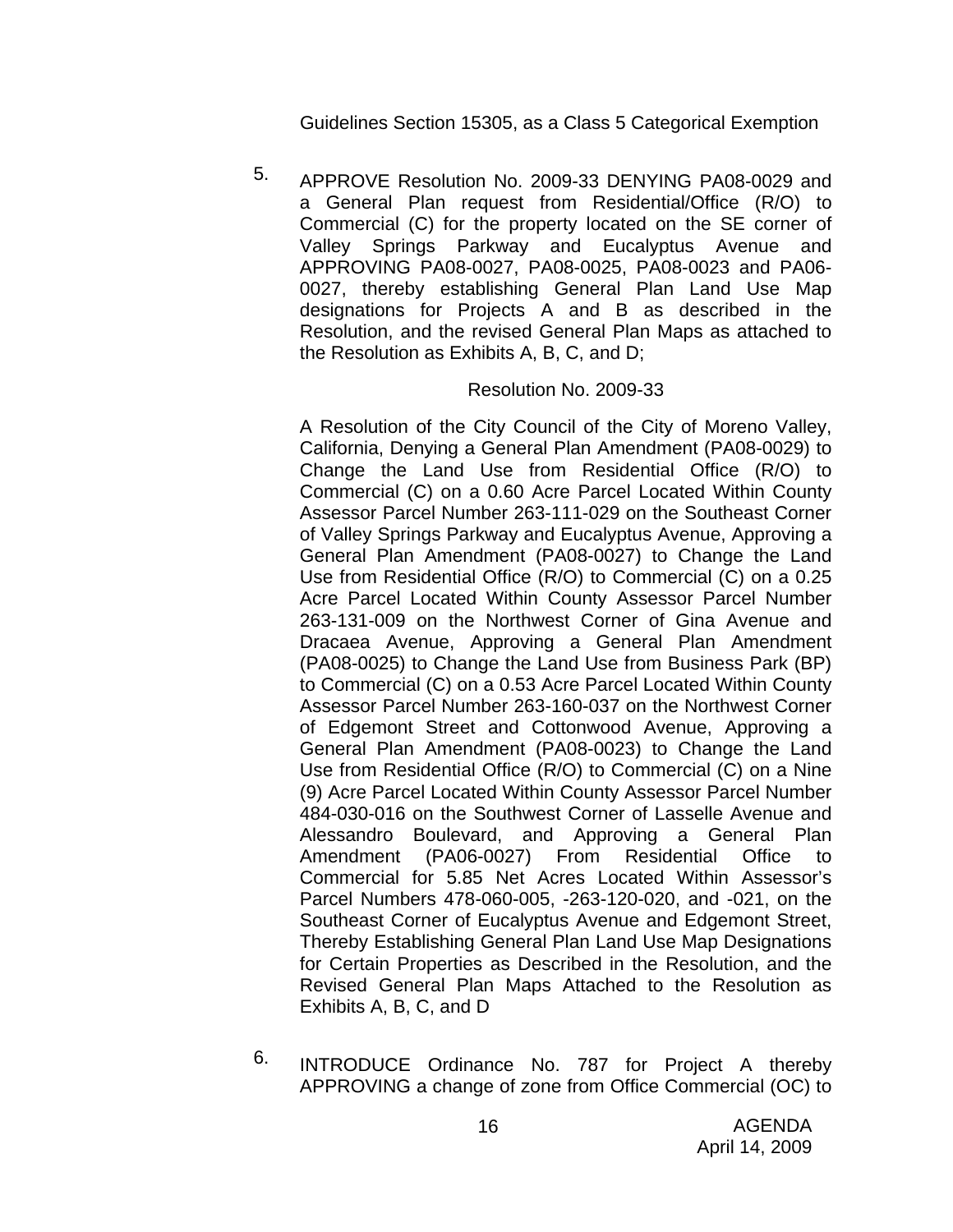Neighborhood Commercial (NC) for a 0.25 acre parcel on northwest corner of Gina Ave. and Dracaea Avenue (PA08- 0028), a change of zone from Business Park (BP) to Neighborhood Commercial (NC) for a 0.53 acre parcel located on the northwest corner of Edgemont Street and Cottonwood Ave (PA08-0026) and a change of zone from Office Commercial (OC) to Neighborhood Commercial (NC) for a nine (9) acre parcel on the southwest corner of Lasselle Street and Alessandro Blvd. (PA08-0024), based on the findings in the City Council Ordinance;

#### Ordinance No. 787

An Ordinance of the City Council of the City of Moreno Valley, California, Amending the Official Zoning Atlas of Said City, to include a Change of Zone for Three Properties Citywide including a 0.25 Acre Parcel (PA08-0028) from Office Commercial (OC) to Neighborhood Commercial (NC) on the Northwest Corner of Gina Avenue and Dracaea Avenue, a 0.53 Acre Parcel (PA08-0026) from Business Park (BP) to Neighborhood Commercial (NC) on the Northwest Corner of Edgemont Street and Cottonwood Avenue, and a Nine (9) Acre Parcel (PA08-0024) from Office Commercial (OC) to Neighborhood Commercial (NC) on the Southwest Corner of Lasselle Street and Alessandro Boulevard

7. INTRODUCE Ordinance No. 788 for Project B thereby APPROVING a change of zone (PA06-0026) from Office Commercial (OC) to Community Commercial (CC) for a 5.85 acre parcel at the southeast corner of Eucalyptus Avenue and Edgemont Street, based on the findings in the City Council Ordinance;

#### Ordinance No. 788

An Ordinance of the City Council of the City of Moreno Valley, California, Approving PA06-0027 (Zone Change) to Change the Land Use for 5.85 Acres Located Within Assessor's Parcel Numbers 263-120-020, and -021 from Office Commercial to Community Commercial in Order to Develop A 631 Unit Self-Storage Warehouse Facility Located at the Southeast Corner of Eucalyptus Avenue and Edgemont Street

8. INTRODUCE Ordinance No. 789 for Project B thereby APPROVING a Municipal Code Amendment (PA08-0006) to Section 9.09.140 Self-storage warehouses, allowing for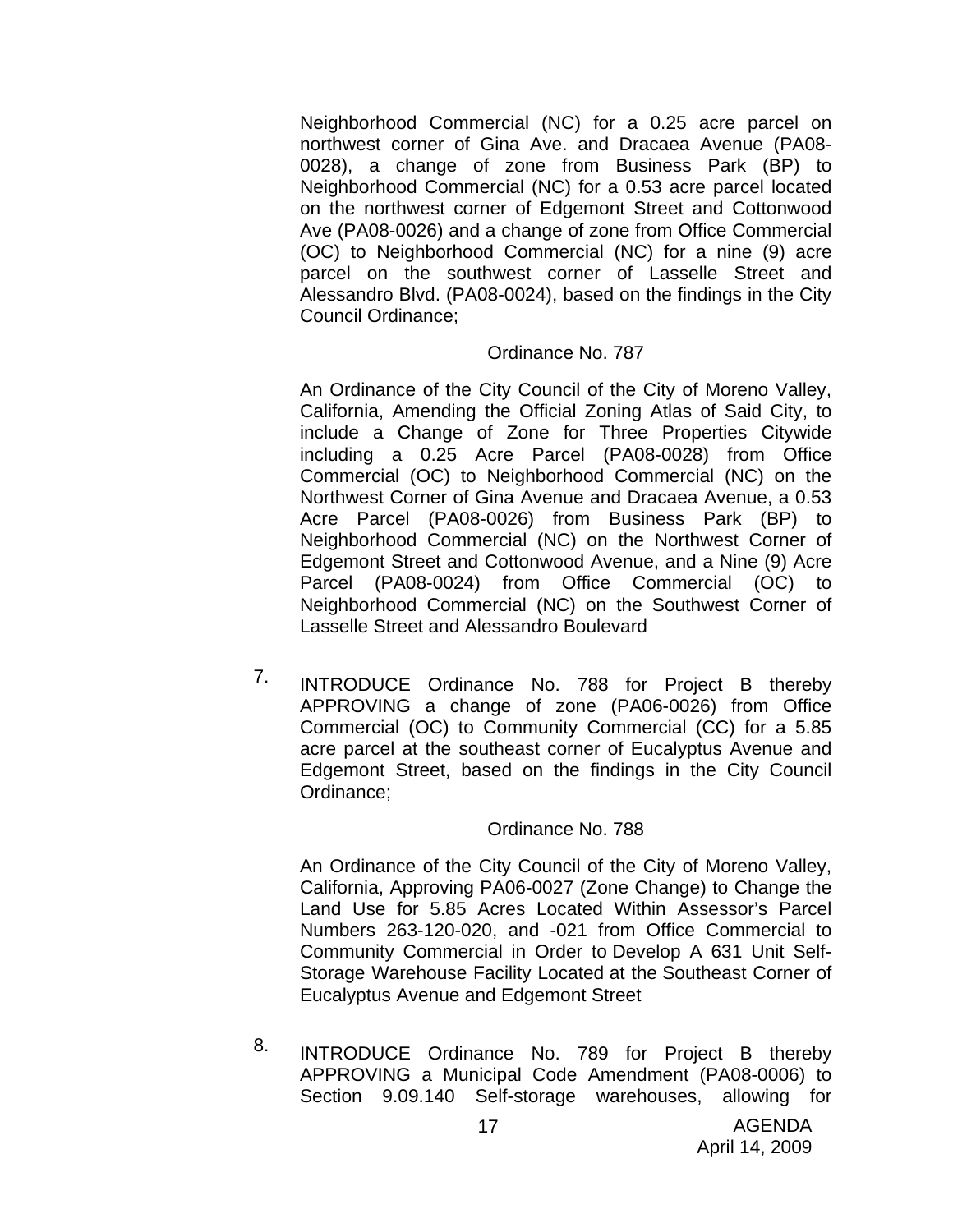exceptions to current design and screening requirements for self-storage warehouses located along major arterials, based on the findings in the City Council Ordinance; and

#### Ordinance No. 789

An Ordinance of the City Council of the City of Moreno Valley, California, Amending Municipal Code Section 9.09.140 Self-Storage Warehouses, to Allow for Exceptions to Current Design and Screening Requirements for Self-Storage Warehouses Located along Major Arterials

9. APPROVE Resolution No. 2009-34 for Project B thereby APPROVING a Conditional Use Permit (PA06-0015) for development of a 631-unit self-storage warehouse facility comprised of 19 buildings totaling 106,590 square feet and an office/manager's residence of 1,369 square feet on a 5.85 acre parcel located at the southeast corner of Eucalyptus Avenue and Edgemont Street

#### Resolution No. 2009-34

A Resolution of the City Council of the City of Moreno Valley, California, Approving Conditional Use Permit (PA06-0025) to Develop a 631 Unit Self-Storage Warehouse Facility on 5.85 Net Acres Located at the Southeast Corner of Eucalyptus Avenue and Edgemont Street, within Assessor's Parcel Numbers 263-120-020, and -021

E .3 PUBLIC HEARING FOR FISCAL YEAR 2009, EDWARD BYRNE MEMORIAL JUSTICE ASSISTANCE GRANT (JAG) PROGRAM FUNDING ALLOCATION, APPLICATION AND ACCEPTANCE OF APPROVED JAG FUNDING, AND PURCHASE OF APPROVED TECHNOLOGY AND STAFFING WITH JAG FUNDS (Report of: Police Department)

### **Recommendation: That the City Council:**

- 1. HOLD a public hearing to allow public comments on the proposed use of the 2009 Justice Assistance Grant, and;
- 2. CONSIDER the comments or views received by the public, and;
- 3. ADOPT the proposed use of the 2009 Justice Assistance Grant funding, as appropriate, to address public Council comments;
- 4. APPROVE application for the 2009 Justice Assistance Grant in

18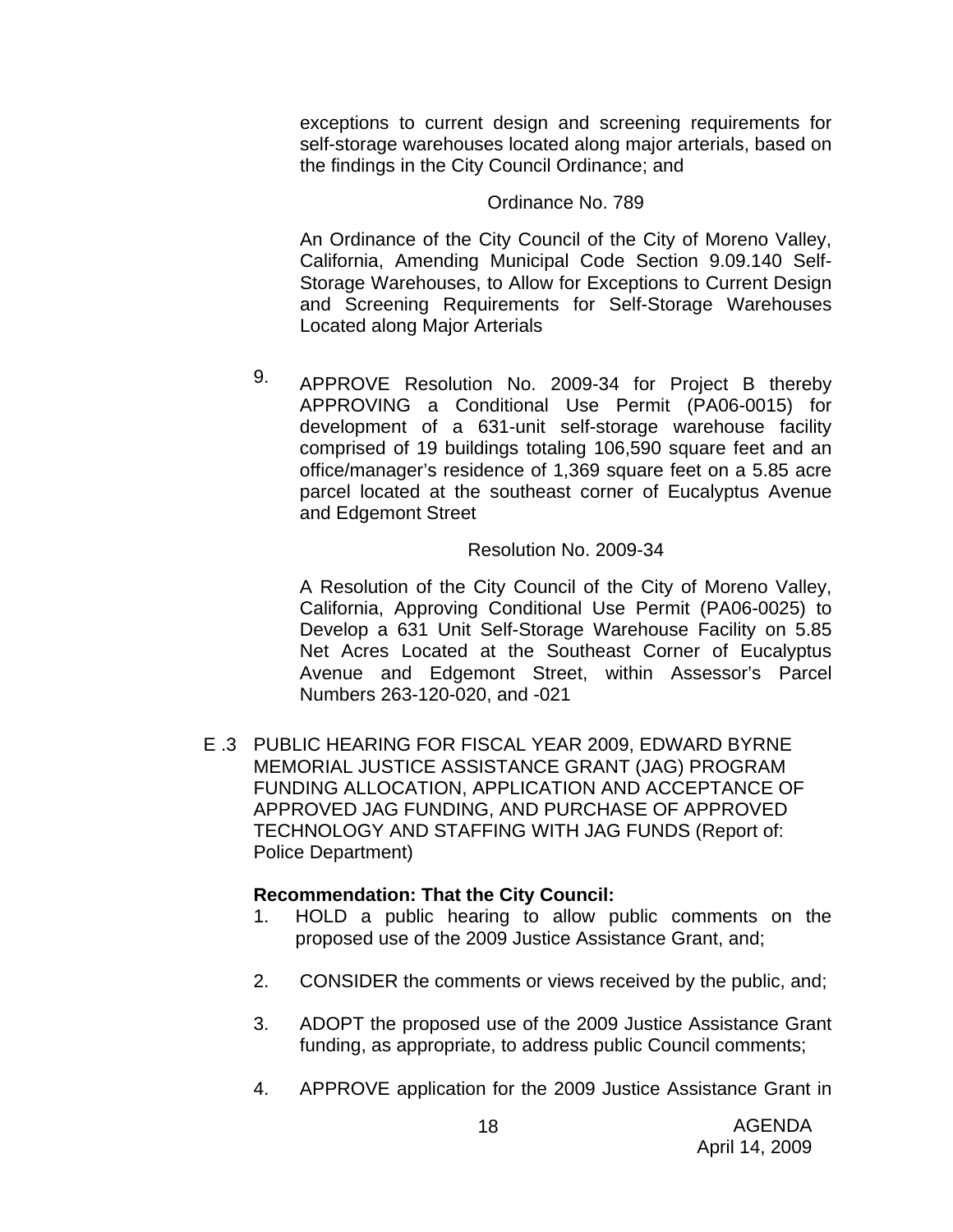the amount of \$435,672 from the U.S. Department of Justice, Bureau of Justice Assistance;

- 5. ACCEPT the Justice Assistance Grant funds when awarded, and:
- 6. APPROVE the purchase/funding of Forensic 3D Laser Scanner, PSB surveillance equipment, bar code inventory system, electronic training equipment, cellular forensic equipment, safety equipment, upgrade Data Command Post, night vision equipment, GPS tracking device, SET training, digital video recorder, Citizens Patrol overtime officer, motor unit GPS devices, wearable video cameras, security badging system, anti-graffiti program.

## **F ITEMS REMOVED FROM CONSENT CALENDARS FOR DISCUSSION OR SEPARATE ACTION**

### **G REPORTS**

G .1 CITY COUNCIL REPORTS ON REGIONAL ACTIVITIES (Informational Oral Presentation - not for Council action)

a) Report by Mayor Pro Tem Bonnie Flickinger on the Riverside Transit Agency (RTA)

b) Report by Council Member Jesse L. Molina on the Riverside County Transportation Commission (RCTC)

c) Report by Council Member Robin N. Hastings on the Western Riverside Council of Governments (WRCOG)

G .2 PUBLIC MEETING REGARDING A MAIL BALLOT PROCEEDING FOR TENTATIVE PARCEL MAP 35386 BALLOTING FOR NPDES (Report of: Public Works Department)

### **Recommendation: That the City Council:**

Accept public comments regarding the mail ballot proceeding for Tentative Parcel Map (TPM) 35386 for approval of the National Pollutant Discharge Elimination System (NPDES) maximum residential regulatory rate.

G .3 APPOINTMENT TO THE ARTS COMMISSION AND TO THE LIBRARY COMMISSION (Report of: City Clerk's Office)

### **Recommendation: That the City Council:**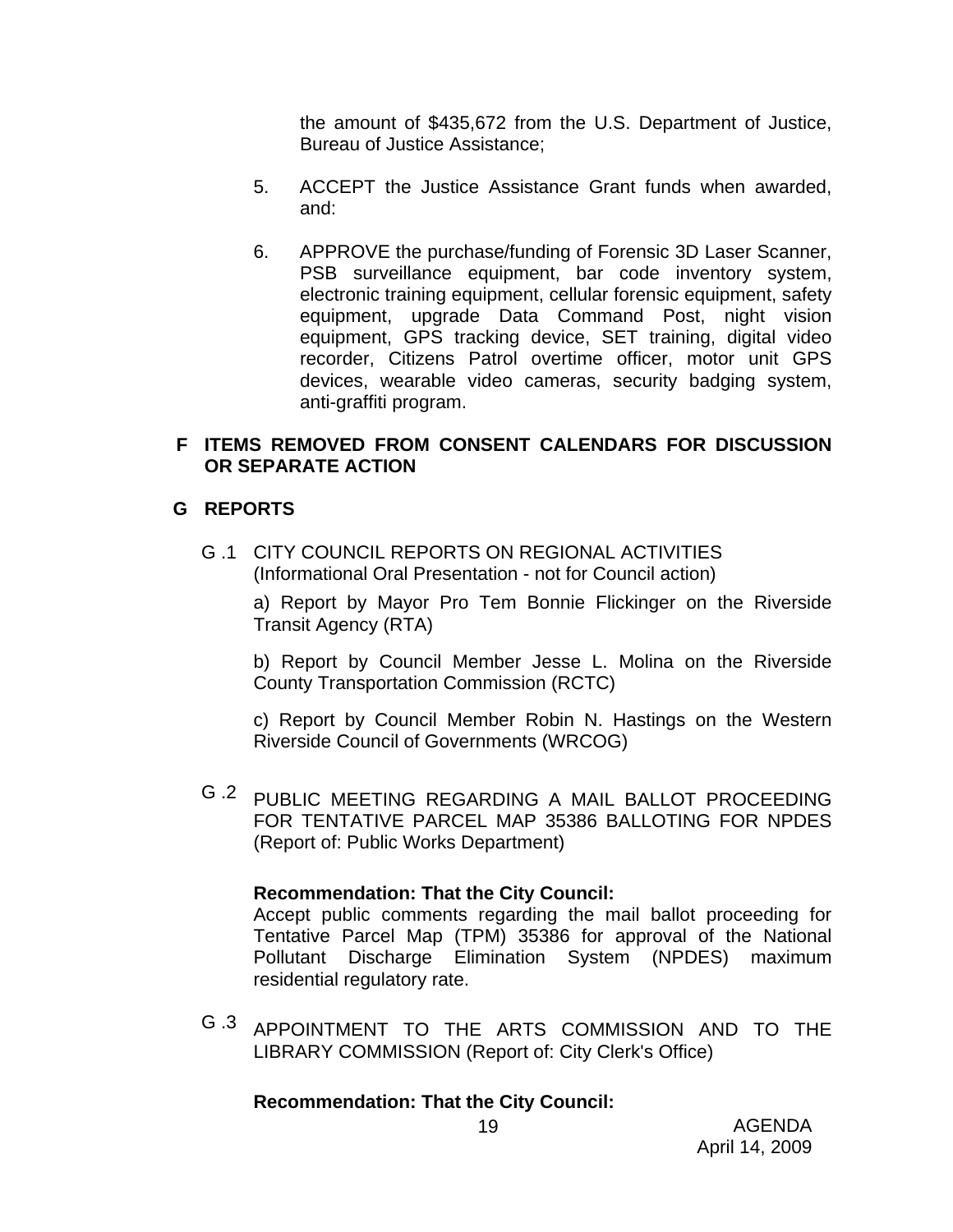- 1. Appoint one member to the Arts Commission with a term expiring June 30, 2009;
- 2. Appoint one member to the Arts Commission with a term expiring June 30, 2011;
- 3. Appoint Kristina Dixon to the Library Commission for a term expiring June 30, 2011; or
- 4. If appointments are not made, declare the positions vacant and authorize the City Clerk to re-notice the positions as vacant.
- G .4 PERRIS ISLE, LP (PERRIS ISLE SENIOR APARTMENTS), AFFORDABLE HOUSING AGREEMENT (Report of: Economic Development Department)

## **Recommendation: That the City Council and RDA**

Adopt the resolutions approving the Affordable Housing Agreement between the RDA and Perris Isle, LP, providing \$1,100,000 in gap financing assistance using the RDA's Affordable Housing Set-aside funds.

#### Resolution No. 2009-36

A Resolution of the City Council of the City of Moreno Valley Consenting to the Approval by the Community Redevelopment Agency of the City of Moreno Valley of an Affordable Housing Agreement by and Between the Agency and Perris Isle, L.P., A California Limited Partnership

### Resolution No. RDA 2009-04

A Resolution of the Community Redevelopment Agency of the City of Moreno Valley Approving an Affordable Housing Agreement by and Between the Agency and Perris Isle, L.P., A California Limited **Partnership** 

G .5 INTRODUCTION OF ORDINANCE AMENDING CHAPTER 3.12 OF THE CITY OF MORENO VALLEY MUNICIPAL CODE RELATING TO THE CITY'S PURCHASING REGULATIONS. (Report of: Financial & Administrative Services Department)

### **Recommendation: That the City Council:**

Approve the introduction of Ordinance No. 790, amending Title 3 of the City of Moreno Valley Municipal Code by repealing and reenacting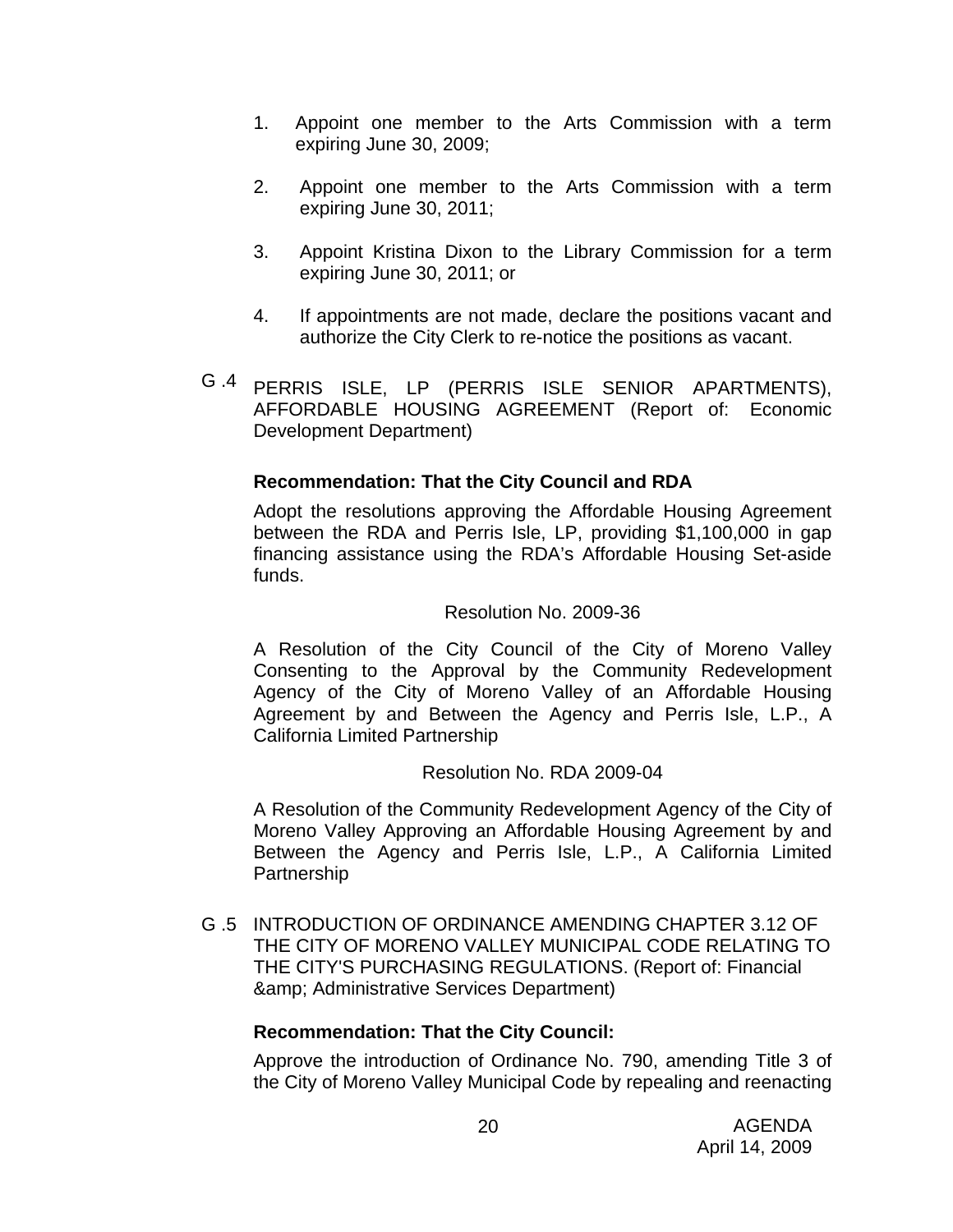Chapter 3.12, regarding purchasing regulations.

#### Ordinance No. 790

An Ordinance of the City Council of the City of Moreno Valley, California Amending Title 3 of the City of Moreno Valley Municipal Code by Repealing and Reenacting Chapter 3.12, Purchasing

G .6 RESOLUTIONS PROPOSING TO TEMPORARILY DELAY THE COLLECTION OF TRANSPORTATION UNIFORM MITIGATION FEES (TUMF) AND DEVELOPMENT IMPACT FEES (DIF) TO CERTIFICATE OF OCCUPANCY (Report of: City Manager's Office)

### **Recommendation: That the City Council:**

1. Approve and adopt Resolution No. 2009-38, temporarily delaying the collection of Transportation Uniform Mitigation Fees (TUMF) until Certificate of Occupancy.

Resolution No. 2009-38

A Resolution of the City Council of the City of Moreno Valley, California, Temporarily Delaying the Collection of Transportation Uniform Mitigation Fees (TUMF) Until Certificate of Occupancy

2. Approve and adopt Resolution No. 2009-37, temporarily delaying the collection of commercial, industrial and non-class A office Development Impact Fees (DIF) until Certificate of Occupancy.

Resolution No. 2009-37

A Resolution of the City Council of the City of Moreno Valley, California, Temporarily Delaying the Collection of Commercial Industrial and Non-Class A Office Development Impact Fees (DIF) Until Certificate of Occupancy

G .7 CITY MANAGER'S REPORT (Informational Oral Presentation - not for Council action)

## **H LEGISLATIVE ACTIONS**

- H .1 ORDINANCES 1ST READING AND INTRODUCTION NONE
- H .2 ORDINANCES 2ND READING AND ADOPTION NONE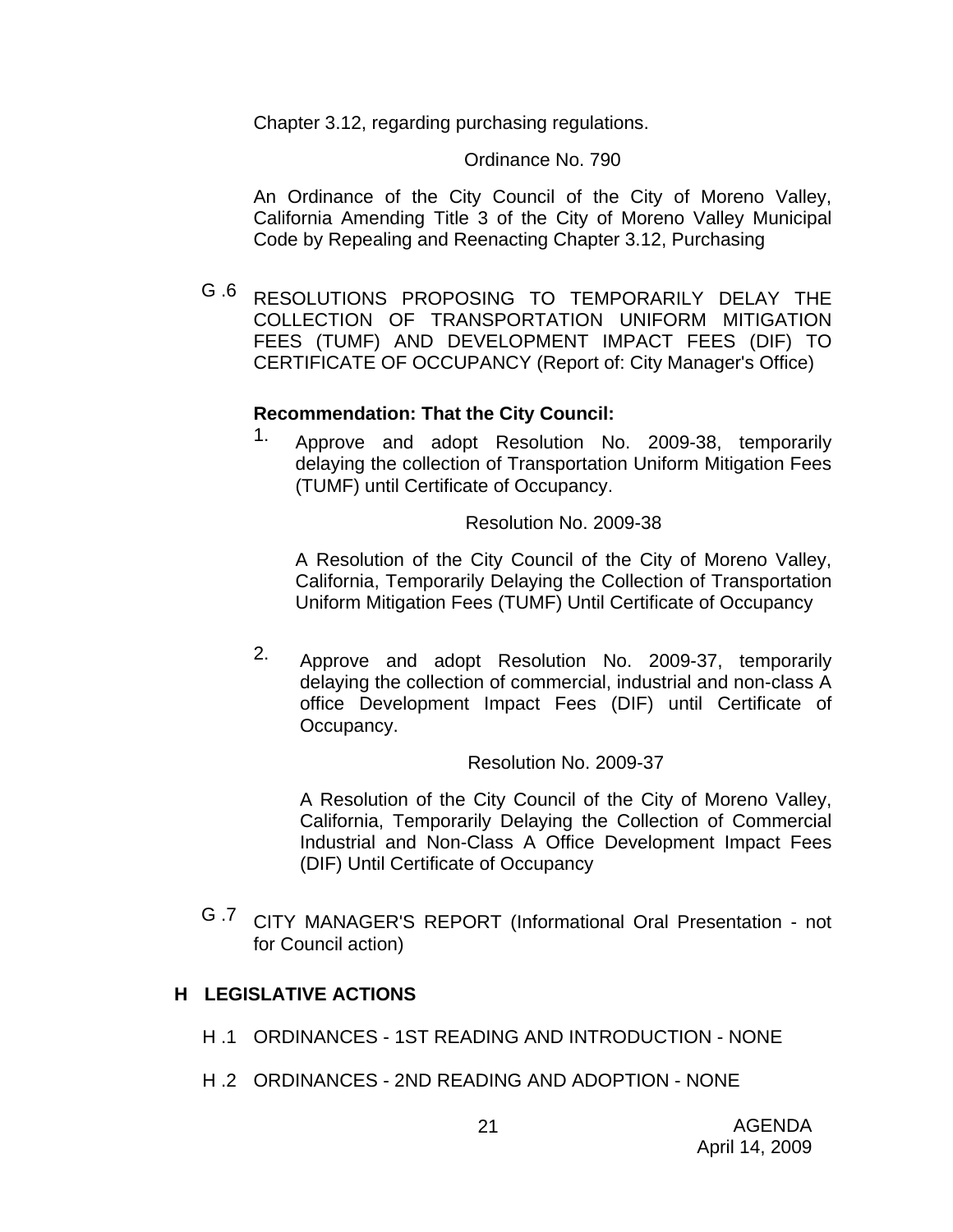### H .3 ORDINANCES - URGENCY ORDINANCES - NONE

### H .4 RESOLUTIONS - NONE

## **PUBLIC COMMENTS ON ANY SUBJECT NOT ON THE AGENDA UNDER THE JURISDICTION OF THE CITY COUNCIL**

Those wishing to speak should complete and submit a BLUE speaker slip to the Bailiff. There is a three-minute time limit per person. All remarks and questions shall be addressed to the presiding officer or to the City Council and not to any individual Council member, staff member or other person.

### **CLOSING COMMENTS AND/OR REPORTS OF THE CITY COUNCIL, COMMUNITY SERVICES DISTRICT, OR COMMUNITY REDEVELOPMENT AGENCY**

Materials related to an item on this Agenda submitted to the City Council/Community Services District/Community Redevelopment Agency or the Board of Library Trustees after distribution of the agenda packet are available for public inspection in the City Clerk's office at 14177 Frederick Street during normal business hours.